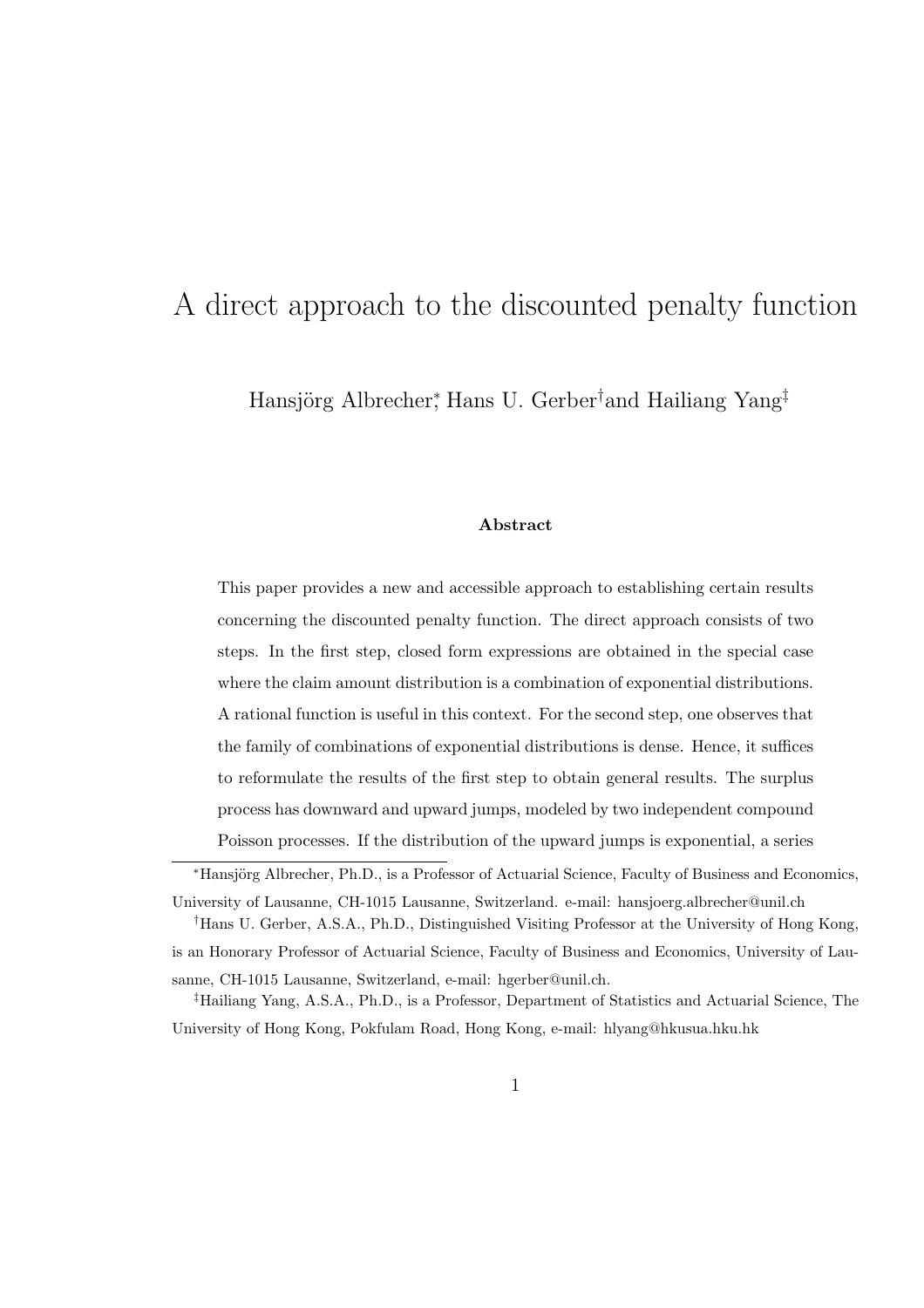of new results can be obtained with ease. Subsequently, certain results of Gerber and Shiu (1998) can be reproduced. The two step approach is also applied when an independent Wiener process is added to the surplus process. Certain results are related to Zhang et al. (2010), which uses different methods.

## 1 Introduction

This paper provides a new and accessible approach to establishing certain results concerning the discounted penalty function. The method consists of two steps. In the first step, results are derived for the case where the claim amount distribution is a combination of exponential distributions. A rational function is a handy tool in this context. The second step is based on the observation that any claim amount distribution can be obtained as a limit of a sequence of combinations of exponential distributions. Thus it suffices to translate in general terms the results of the first step, in order to obtain results for an arbitrary claim amount distribution. The approach of this paper is partly inspired by Dufresne and Gerber (1989), which features the first step in the special case of the probability of ruin function.

The paper considers a model for the surplus process with downward and upward jumps, given by two independent compound Poisson processes. It is noted that the classical model with deterministic premiums can be retrieved as a limit. The two step approach is particularly fruitful in the case where the upward jumps are exponentially distributed. The corresponding results are believed to be new, and several of the results in Gerber and Shiu (1998) can be found as limits. However, it should be mentioned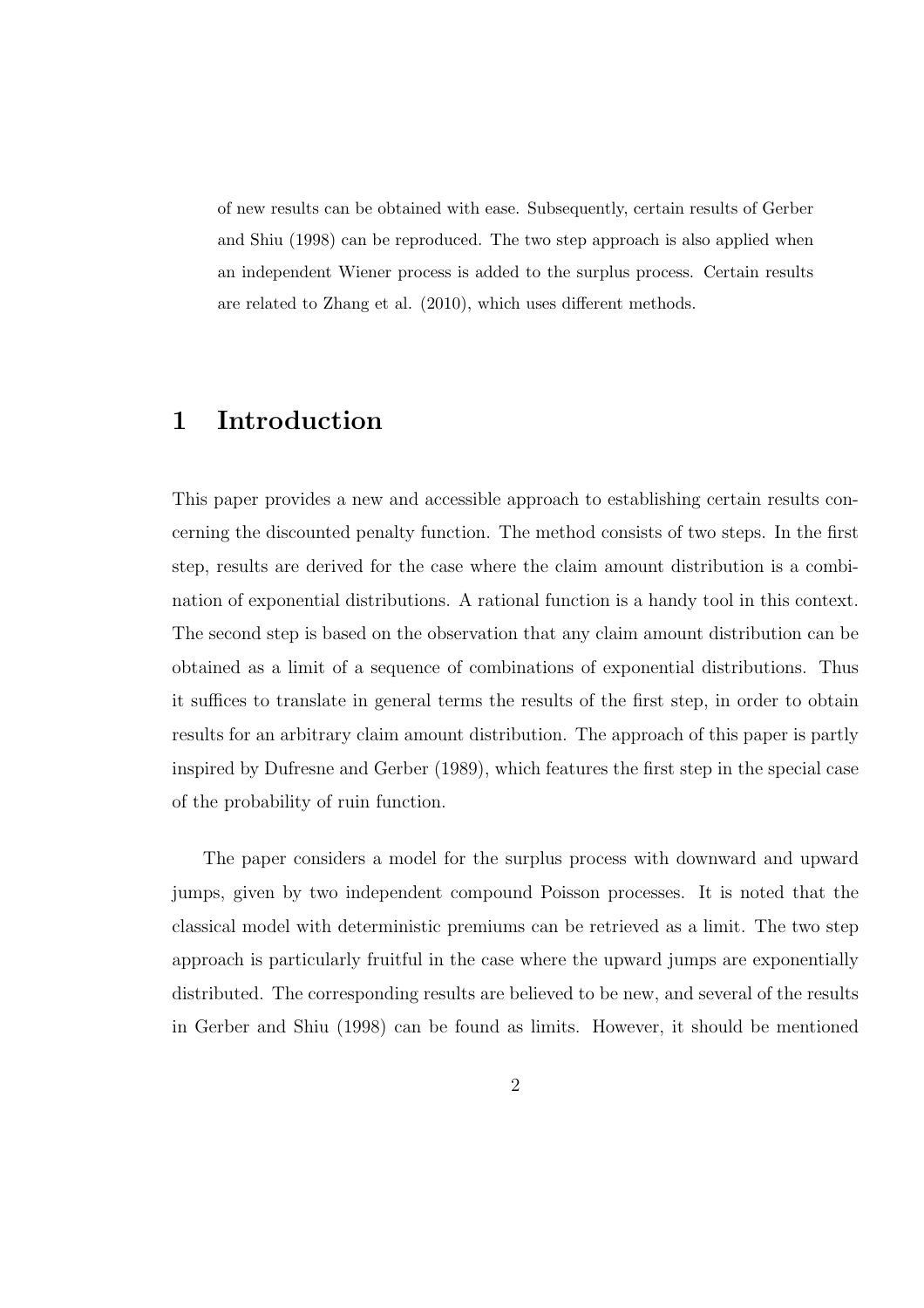that in Gerber and Shiu (1998), the penalty may also depend on the surplus prior to ruin, which is not the case in this paper. In the last section, the two step approach is applied to the model, where an independent Wiener process is added. Again, some of the results are new, and some are somewhat related to results of Zhang et al. (2010), which uses different methods.

In the literature, sophisticated methods have been developed and applied, such as renewal theory, Laplace transforms, and deep analytical tools. In contrast, the two step approach of this paper appears simple.

In the following, we give an incomplete account of the literature of two sided jump models. Ruin theory for a compound Poisson risk model with two-sided jumps is a classical object of study, see for instance Segerdahl (1939) and Cramér (1955). Boucherie and Boxma (1996) noticed in a queueing context that upward jumps can be interpreted as an increase of interarrival times (during which the premiums are collected with constant intensity) in a risk model with negative jumps only. Hence, quantities that are invariant with respect to scaling of the time axis can equivalently be obtained from the corresponding renewal model with appropriately adjusted interarrival times and negative jumps. In particular, a Pollaczek-Khintchine formula for the ruin probability for the model with two-sided jumps was obtained in Boucherie et al. (1997). If one is interested in time-dependent quantities such as the time of ruin, the analysis is usually more delicate. Based on martingale techniques, some first-exit problems for compound Poisson processes and, more generally, for Lévy processes with two-sided jumps were recently, among others, studied by Perry et al. (2002), Kou and Wang (2003), Jacobsen (2005) and Xing et al. (2008) under certain types of assumptions on the jump distributions. For related results on explicit Wiener-Hopf factorization for classes of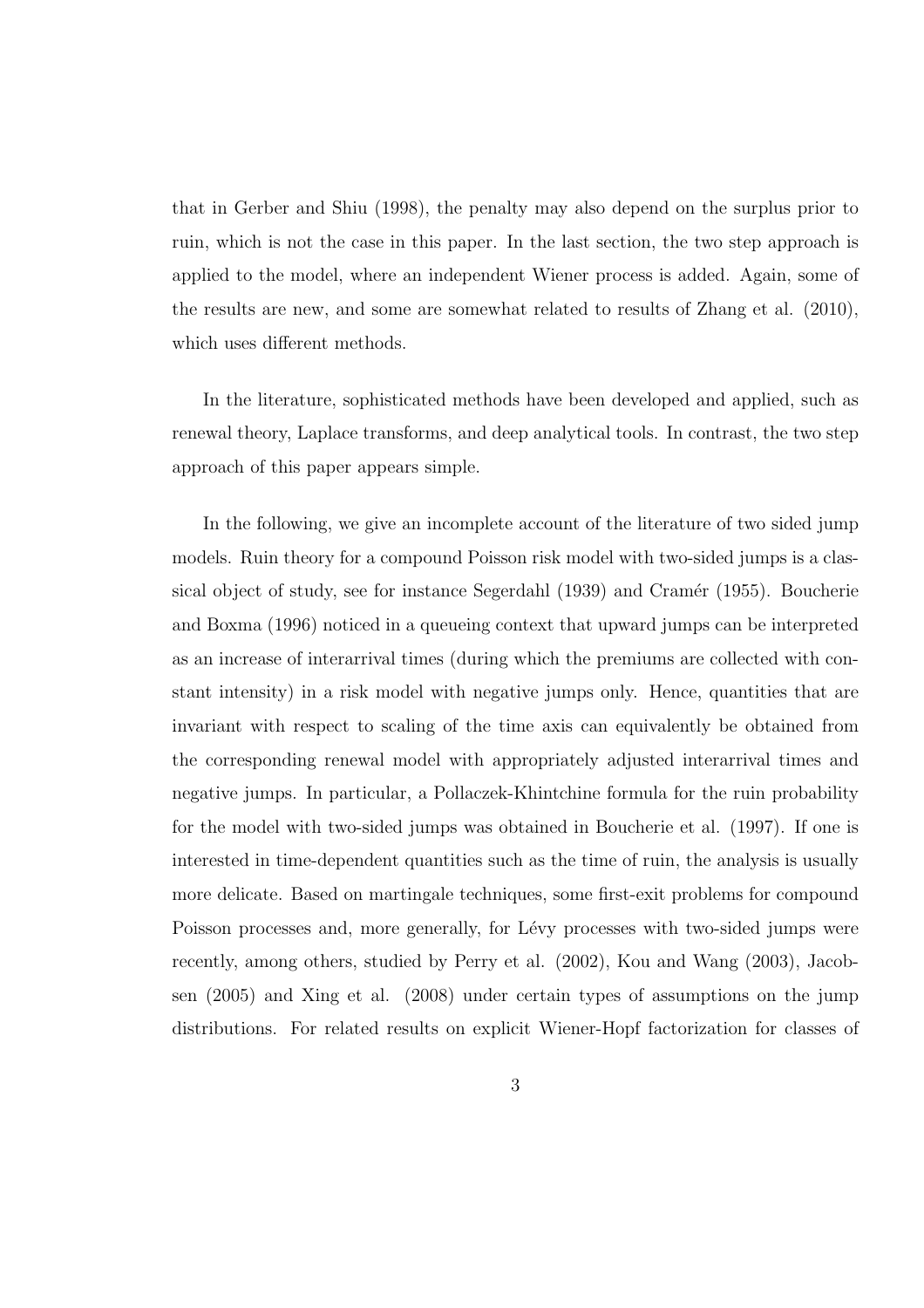Levy models with two-sided jumps and applications to mathematical finance, see e.g. Levendorskii (2004), Lewis and Mordecki (2008) and Asmussen et al. (2008). Cai et al. (2009) apply results on two-sided exponential jumps to the pricing of perpetual American put options.

Risk models without a deterministic premium component, where both the premium income and the aggregate claim process are modelled by (independent) compound Poisson processes, recently were investigated in several papers. Temnov (2004) compares the resulting ruin probabilities with the ones of the classical risk model. Defective renewal equations for the discounted penalty function in such models were studied in Bao  $(2006)$ , Labbé and Sendova  $(2009)$  and Zhang et al.  $(2010)$ . See also Schmidli  $(2010)$ for a general approach using a change of measure. For an extension to renewal models see Zhang and Yang (2010).

#### 2 The two-sided jumps model

Let  $U(t)$  denote the surplus of a company at time t. We model the surplus process as

$$
U(t) = u + S(t), \qquad t \ge 0.
$$

Here,  $u \geq 0$  is the initial surplus, and  $\{S(t)\}\$ is a compound Poisson process with positive and negative jumps. We prefer the alternative but mathematically equivalent formulation

$$
U(t) = u - S_1(t) + S_2(t), \qquad t \ge 0.
$$
\n(2.1)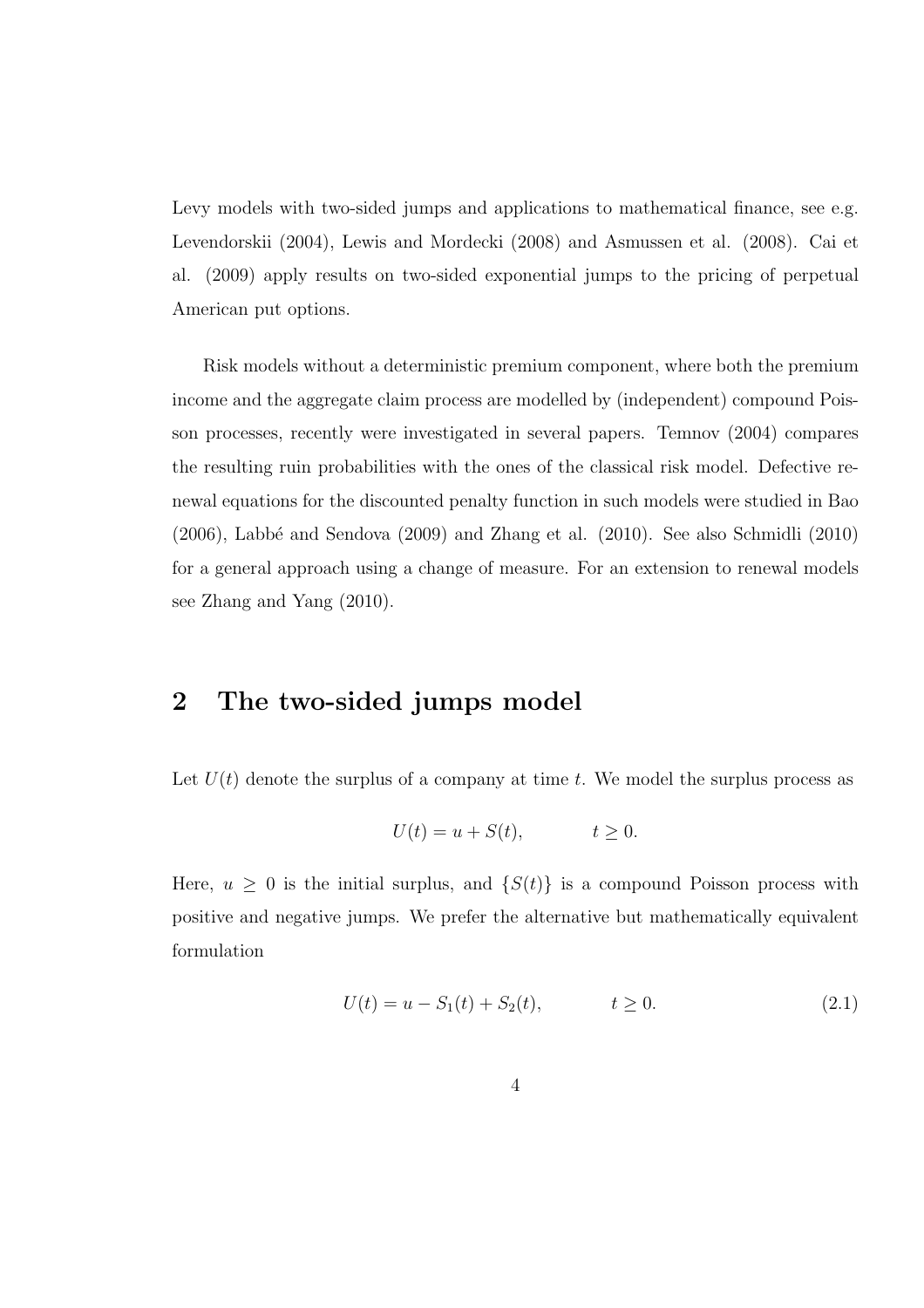Here,  $\{S_1(t)\}\$ and  $\{S_2(t)\}\$ are independent compound Poisson processes, each with positive jumps only. The first represents the aggregate claims; it is given by the Poisson parameter  $\lambda$  and the probability density function  $p(x)$ ,  $x \ge 0$ . The second is given by the Poisson parameter  $\nu$  and the probability density function  $q(x)$ ,  $x \ge 0$ . We interpret  $S_2(t)$  as the aggregate income, which includes premiums and gains. We prefer not to have a term with deterministic premium income  $ct$  in  $(2.1)$ . This facilitates some of the calculations, and the case with deterministic premiums can always be retrieved as a limiting case.

We introduce the discounted penalty function  $\phi(u)$  in this model. The penalty at ruin is given by a penalty function  $w(x)$ ,  $x \geq 0$ : if the deficit at ruin is x, the penalty is  $w(x)$ . In the following,  $\delta > 0$  is a constant force for discounting the penalty, and T is the time of ruin. Then

$$
\phi(u) = E\Big[e^{-\delta T} w(-U(T)) I(T < \infty) | U(0) = u\Big]
$$

is the expectation of the discounted penalty at ruin, considered as a function of the initial surplus  $u$ .

Let  $h > 0$ . By distinguishing according to the time and the amount of the first jump before time  $h$  (if there is such a jump), we see by conditioning that

$$
\phi(u) = \lambda \int_0^h e^{-(\lambda + \nu + \delta)t} \int_0^u \phi(u - x) p(x) dx dt + \lambda \int_0^h e^{-(\lambda + \nu + \delta)t} \int_u^\infty w(x - u) p(x) dx dt
$$

$$
+ \nu \int_0^h e^{-(\lambda + \nu + \delta)t} \int_0^\infty \phi(u + x) q(x) dx dt + e^{-(\lambda + \nu + \delta)h} \phi(u).
$$
(2.2)

We differentiate this equation with respect to h and set  $h = 0$  in the resulting equation. This yields the equation

$$
\lambda \int_0^u \phi(u-x)p(x)dx + \lambda \int_u^\infty w(x-u)p(x)dx
$$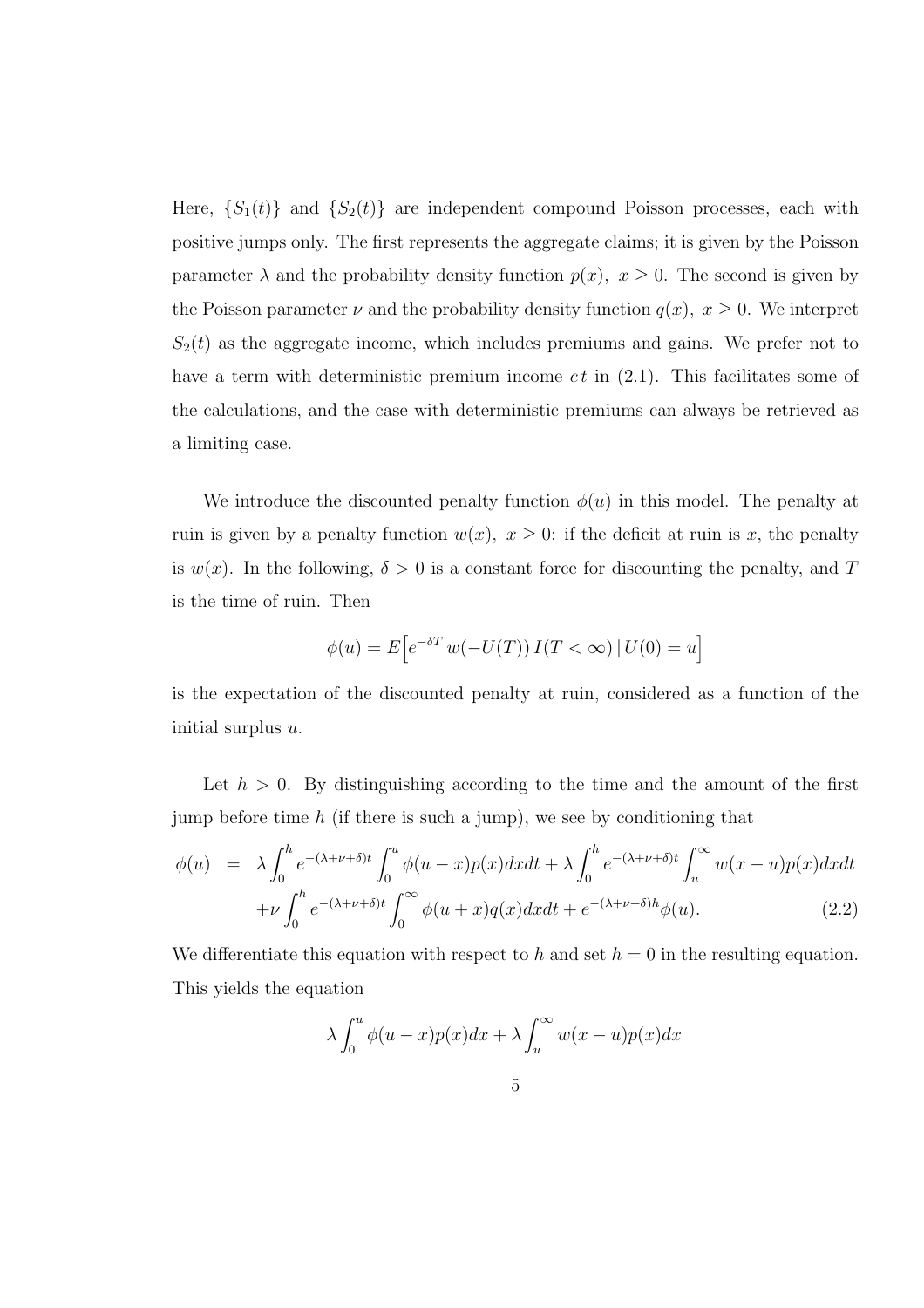$$
+\nu \int_0^\infty \phi(u+x)q(x)dx - (\lambda + \nu + \delta)\phi(u) = 0
$$
\n(2.3)

(see also equation (4.2) of Labbé and Sendova (2009)). The function  $\phi(u)$  can be characterized as the unique solution of this integral equation. To see this, consider the mapping

$$
\phi(u) \to \frac{\lambda}{\lambda + \nu + \delta} \int_0^u \phi(u - x) p(x) dx + \frac{\lambda}{\lambda + \nu + \delta} \int_u^\infty w(x - u) p(x) dx + \frac{\nu}{\lambda + \nu + \delta} \int_0^\infty \phi(u + x) q(x) dx,
$$

which is a contraction and has a unique fixed point. This is based on the Contraction Mapping Theorem, which can be found in many textbooks, for example Burden and Faires (1989).

#### 3 Combination of exponentials

We make the additional assumption that the claim size distribution is a combination of n exponential distributions,

$$
p(x) = \sum_{i=1}^{n} A_i \beta_i e^{-\beta_i x}, \qquad x > 0,
$$
\n(3.1)

where  $\beta_1 < \beta_2 < ... < \beta_n$  and  $A_1 + ... + A_n = 1$ . This differs from a mixture, as some of the  $A_i$ 's can be negative as long as  $p(x) \geq 0$ . For the time being, no restriction is imposed on  $q(x)$ . Then the discounted penalty function is of the form

$$
\phi(u) = \sum_{k=1}^{n} C_k e^{-r_k u}, \qquad u \ge 0.
$$
\n(3.2)

Indeed, the function (3.2) satisfies equation (2.3), if  $r_1, \ldots, r_n, C_1, \ldots, C_n$  are properly chosen. To obtain the conditions for these  $2n$  coefficients, we substitute  $(3.1)$  and  $(3.2)$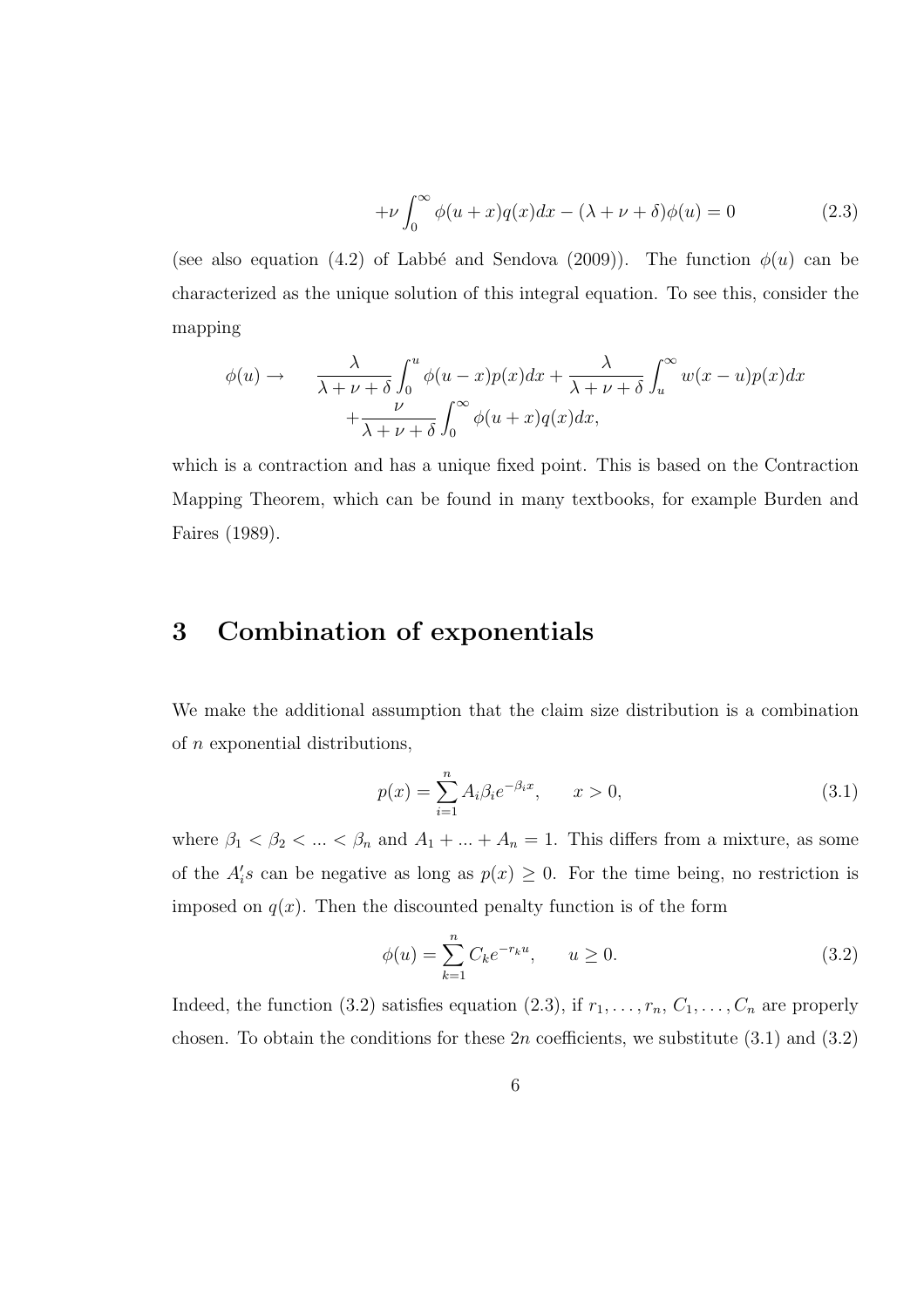in (2.3). In the resulting equation, we compare the coefficients of  $e^{-r_ku}$  to see that  $r_1, ..., r_n$  must be solutions of the equation

$$
\lambda \sum_{i=1}^{n} A_i \frac{\beta_i}{\beta_i - r} + \nu \int_0^{\infty} e^{-rx} q(x) dx - (\lambda + \nu + \delta) = 0.
$$
 (3.3)

This is a generalized Lundberg's equation. The proof in Section 2 of Zhang et al.  $(2010)$  can be adapted to show that  $(3.3)$  has exactly n solutions with a positive real part (the latter property is necessary in (3.2) because  $\phi(u) \to 0$  for  $u \to \infty$ ). One of these solutions is real-valued, say  $r_1 = R$ , with  $0 < R < \beta_1$ . The other  $n - 1$  solutions  $r_2, ..., r_n$  have a real part exceeding R. Hence, the first term of the sum in (3.2) is dominating for  $u \to \infty$ . We exclude the unlikely case where some of the  $r'_k$ s coincide. A comparison of the coefficients of  $e^{-\beta_i u}$  yields the condition

$$
\sum_{k=1}^{n} \frac{C_k}{\beta_i - r_k} = \frac{\Pi_i}{\beta_i}, \qquad i = 1, ..., n,
$$
\n(3.4)

with the notation

$$
\Pi_i = \beta_i \int_0^\infty w(x) e^{-\beta_i x} dx.
$$
\n(3.5)

This is a system of n linear equations to determine  $C_1, ..., C_n$ . Its coefficient matrix is the Cauchy matrix, which has a known inverse. However, we prefer to solve (3.4) by a more direct method. We note that the parameter  $\nu$  and the function  $q(x)$  do not appear explicitly in  $(3.4)$ . This explains why  $(3.4)$  is formally the same as that in the classical case. The formula corresponding to (3.4) in the classical case can be found, for example, in Gerber et al. (2006) (see formula (42)).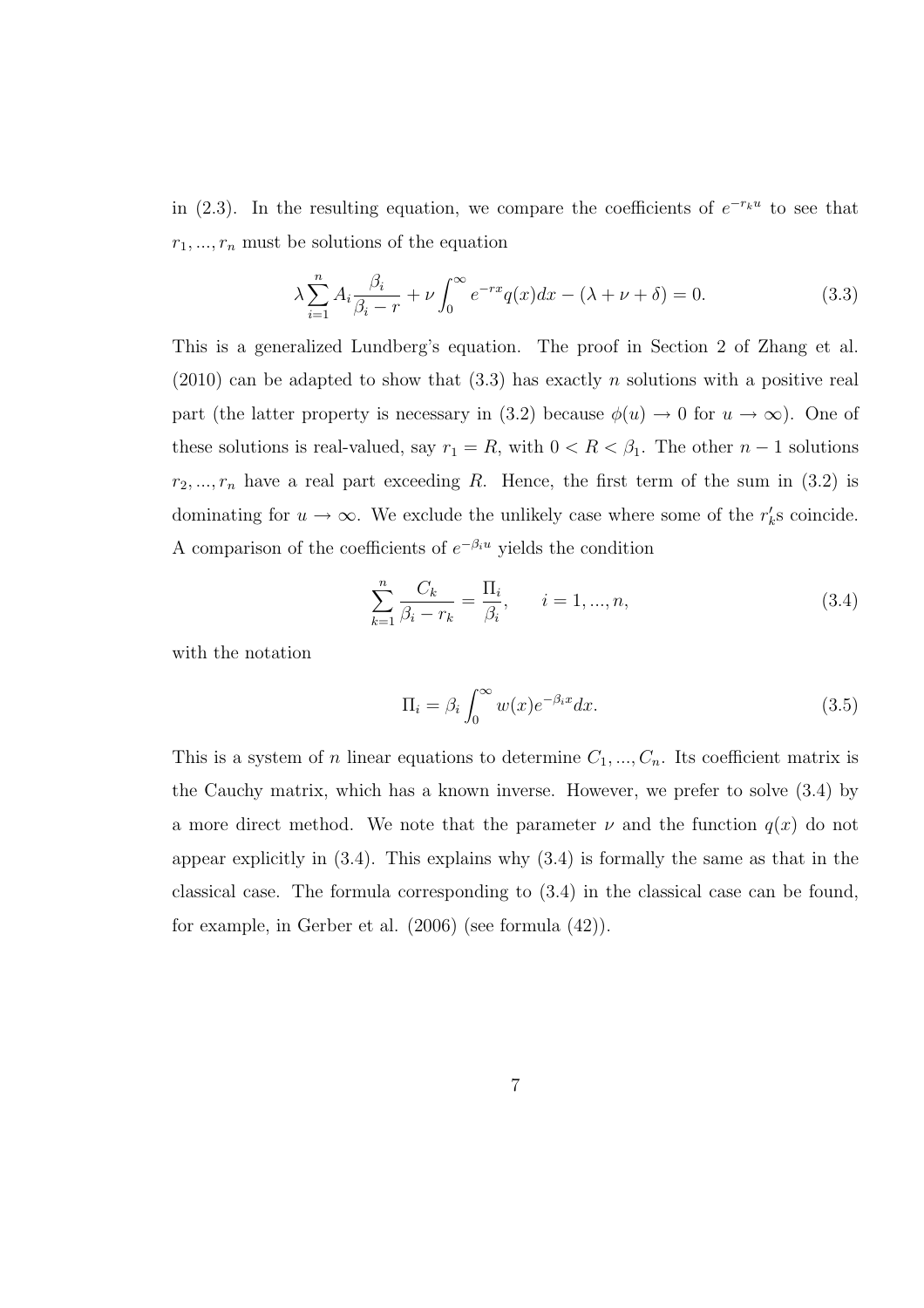#### 4 The trick with the rational function

We define a rational function  $Q(r)$  that is associated to  $\phi(u)$  in (3.2):

$$
Q(r) = \sum_{k=1}^{n} \frac{C_k}{r - r_k}.
$$
\n(4.1)

If we know the function  $Q(r)$ , information concerning  $\phi(u)$  can readily be obtained according to the formulas

$$
C_h = \lim_{r \to r_h} (r - r_h) Q(r), \qquad h = 1, ..., n,
$$
\n(4.2)

$$
\phi(0) = \lim_{r \to \pm \infty} rQ(r) \tag{4.3}
$$

To verify the latter, observe that  $\phi(0) = \sum_{k=1}^{n} C_k$ . Moreover, if

$$
\hat{\phi}(\xi) = \int_0^\infty e^{-\xi u} \phi(u) du = -\sum_{k=1}^n \frac{C_k}{\xi + r_k}, \qquad \xi > 0 \tag{4.4}
$$

denotes the Laplace transform of the function  $\phi(u)$ , we have

$$
\hat{\phi}(\xi) = -Q(-\xi), \qquad \xi > 0.
$$
\n(4.5)

The trick is now to find equivalent and more useful expressions for the function  $Q(r)$ , and to apply  $(4.2)$ ,  $(4.3)$  and  $(4.5)$  to these expressions. For this purpose, we note that the function  $Q(r)$  is completely determined by the following three properties:

- P1) It is a rational function of the type with a polynomial of degree at most  $n-1$ divided by one of degree n.
- P2) Its poles are  $r_1, ..., r_n$ .
- P3)  $Q(\beta_i) = \frac{\Pi_i}{\beta_i}, \ \ i = 1, ..., n$ , according to (3.4).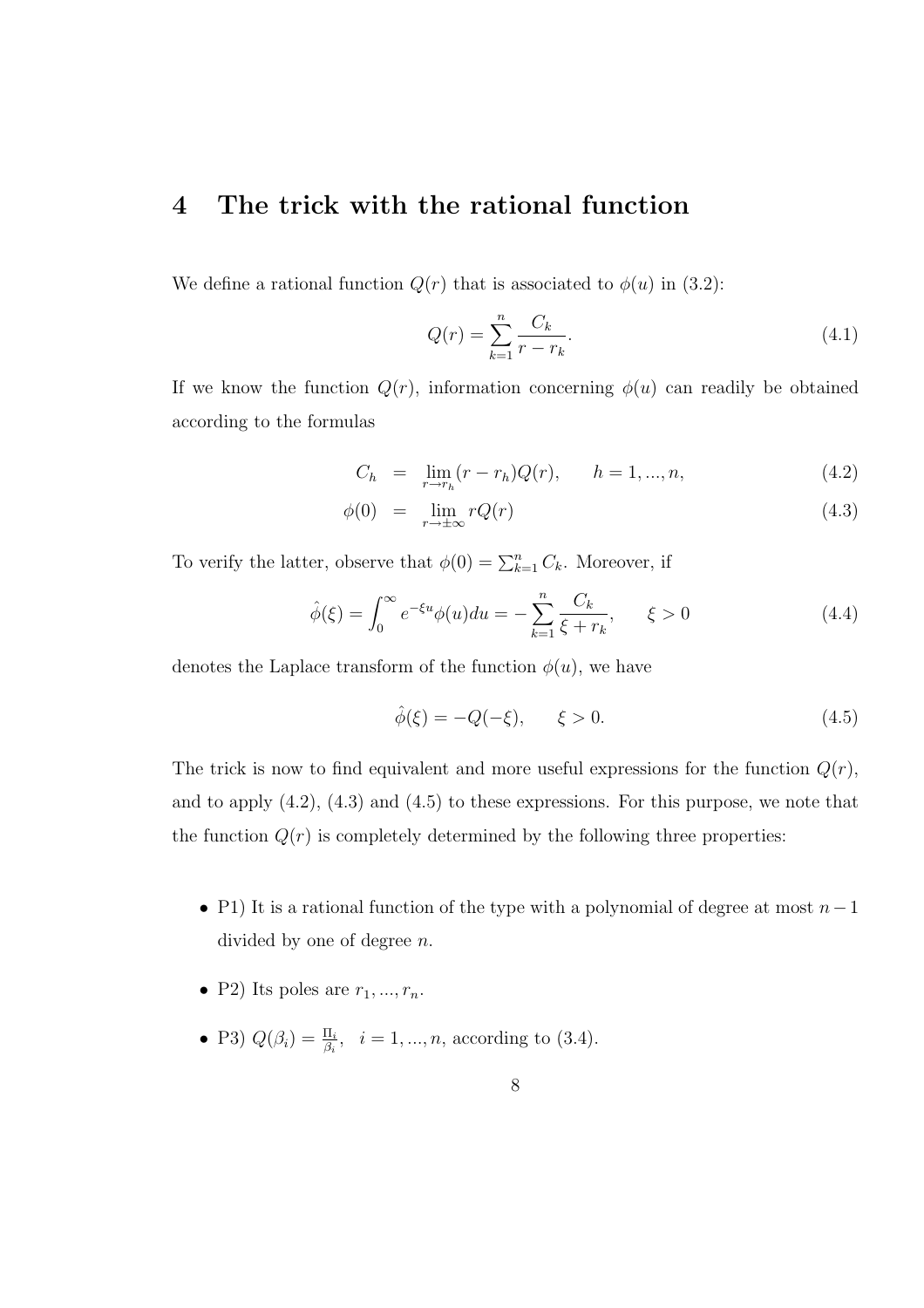As a first application of this idea, we define the rational function

$$
Q_1(r) = \frac{\sum_{j=1}^{n} \frac{\Pi_j}{\beta_j} \prod_{k=1}^{n} (\beta_j - r_k) \prod_{i=1, i \neq j}^{n} \frac{r - \beta_i}{\beta_j - \beta_i}}{\prod_{k=1}^{n} (r - r_k)}.
$$
(4.6)

This function satisfies properties P1) − P3) above, which shows that  $Q_1(r) = Q(r)$ . Applying (4.2) to  $Q_1(r)$ , we find that

$$
C_h = \frac{\sum_{j=1}^{n} \frac{\Pi_j}{\beta_j} \prod_{k=1}^{n} (\beta_j - r_k) \prod_{i=1, i \neq j}^{n} \frac{r_h - \beta_i}{\beta_j - \beta_i}}{\prod_{k=1, k \neq h}^{n} (r_h - r_k)}, \quad h = 1, ..., n
$$
\n(4.7)

which is the solution of the system of linear equations  $(3.4)$ . In the following we shall consider the special case where  $q(x)$  is exponential, in order to obtain more attractive results.

### 5 Exponential gains

In this and the next sections we consider the special case where  $q(x) = \alpha e^{-\alpha x}$  for some  $\alpha > 0$ . Then (3.3) becomes the equation

$$
\lambda \sum_{i=1}^{n} A_i \frac{\beta_i}{\beta_i - r} + \nu \frac{\alpha}{\alpha + r} - (\lambda + \nu + \delta) = 0.
$$
 (5.1)

This equation has exactly  $n + 1$  solutions, namely  $r_1, ..., r_n$  (introduced earlier) and a unique negative solution  $-\rho$ . Consider now the rational function

$$
Q_2(r) = \frac{\lambda}{\alpha + r} \frac{(\alpha + r) \sum_{i=1}^n A_i \frac{\Pi_i}{\beta_i - r} - (\alpha - \rho) \sum_{i=1}^n A_i \frac{\Pi_i}{\beta_i + \rho}}{\lambda \sum_{i=1}^n A_i \frac{\beta_i}{\beta_i - r} + \nu \frac{\alpha}{\alpha + r} - (\lambda + \nu + \delta)}.
$$
(5.2)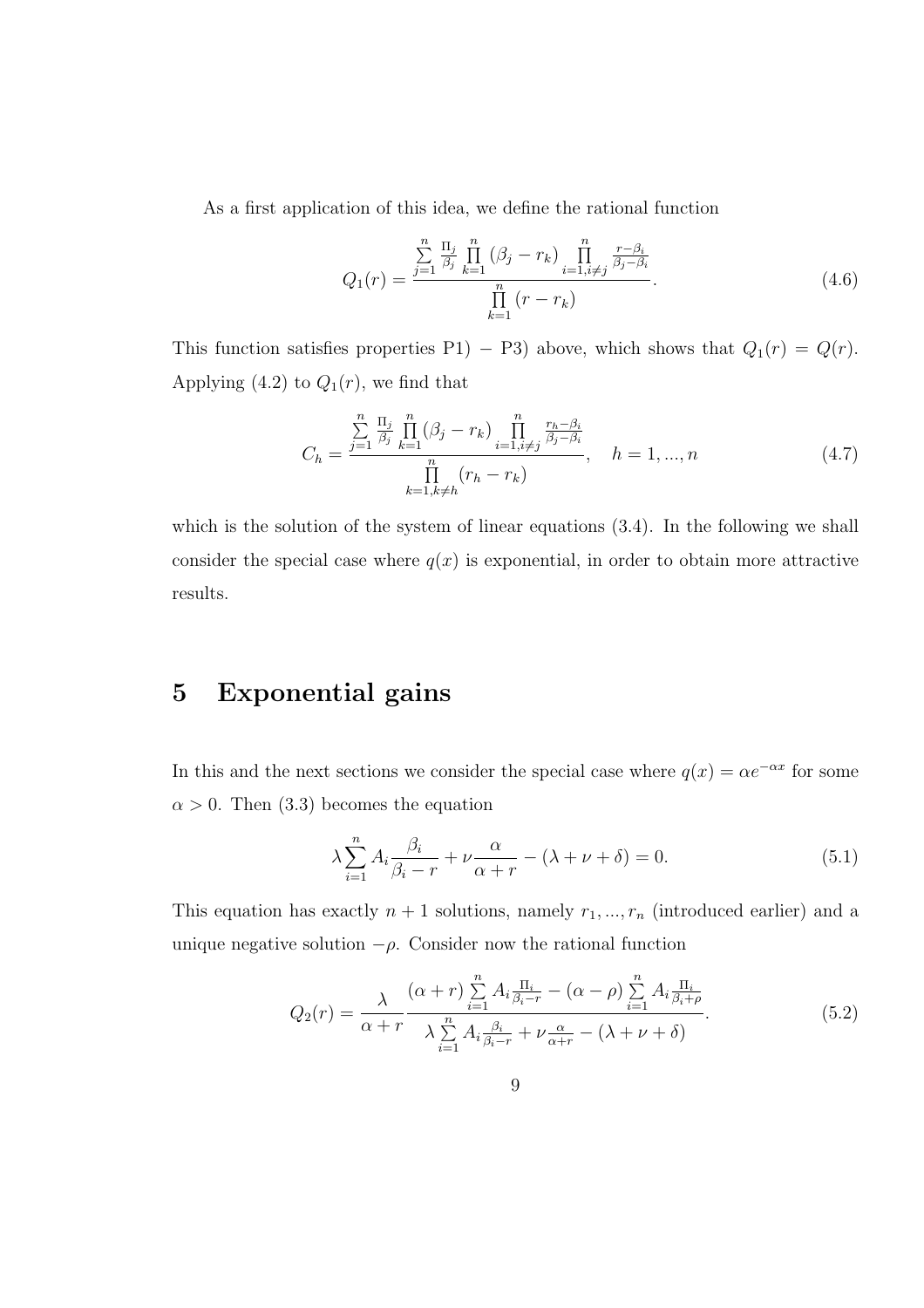We note that  $r = -\rho$  is a common zero of the numerator and the denominator. With this, one verifies that conditions  $P1$ ) − P3) are satisfied, from which it follows that  $Q_2(r) = Q(r)$ . From (4.2) and L'Hospital's rule we get

$$
C_h = \frac{\lambda}{\alpha + r_h} \frac{(\alpha + r_h) \sum\limits_{i=1}^n A_i \frac{\Pi_i}{\beta_i - r_h} - (\alpha - \rho) \sum\limits_{i=1}^n A_i \frac{\Pi_i}{\beta_i + \rho}}{\lambda \sum\limits_{i=1}^n A_i \frac{\beta_i}{(\beta_i - r_h)^2} - \nu \frac{\alpha}{(\alpha + r_h)^2}}
$$
(5.3)

which is an alternative to  $(4.7)$ . Furthermore, an application of  $(4.3)$  leads to

$$
\phi(0) = \frac{\lambda}{\lambda + \nu + \delta} \left[ \sum_{i=1}^{n} A_i \Pi_i + (\alpha - \rho) \sum_{i=1}^{n} A_i \frac{\Pi_i}{\beta_i + \rho} \right],\tag{5.4}
$$

which simplifies to

$$
\phi(0) = \frac{\lambda}{\lambda + \nu + \delta} \sum_{i=1}^{n} A_i \Pi_i \frac{\beta_i + \alpha}{\beta_i + \rho}.
$$
\n(5.5)

### 6 General claim amount distributions

Because any claim amount distribution can be obtained as a limit from an appropriate sequence of combinations of exponential distributions (see for example, Dufresne  $(2007)$ , certain results of Section 5 lead to results for an arbitrary  $p(x)$ . The recipe is simple: rewrite the results in terms of  $p(x)$  and  $w(x)$ , instead of  $A_i$ ,  $\beta_i$ ,  $\Pi_i$ . For example, by observing that for  $r<\beta_1$ 

$$
\sum_{i=1}^{n} A_i \frac{\Pi_i}{\beta_i - r} = \sum_{i=1}^{n} A_i \int_0^{\infty} \beta_i w(x) e^{-\beta_i x} dx \int_0^{\infty} e^{-(\beta_i - r)y} dy
$$

$$
= \sum_{i=1}^{n} \int_0^{\infty} w(x) A_i \beta_i \int_0^{\infty} e^{ry} e^{-\beta_i (x+y)} dy dx
$$

$$
= \int_0^{\infty} w(x) \int_0^{\infty} e^{ry} p(x+y) dy dx,
$$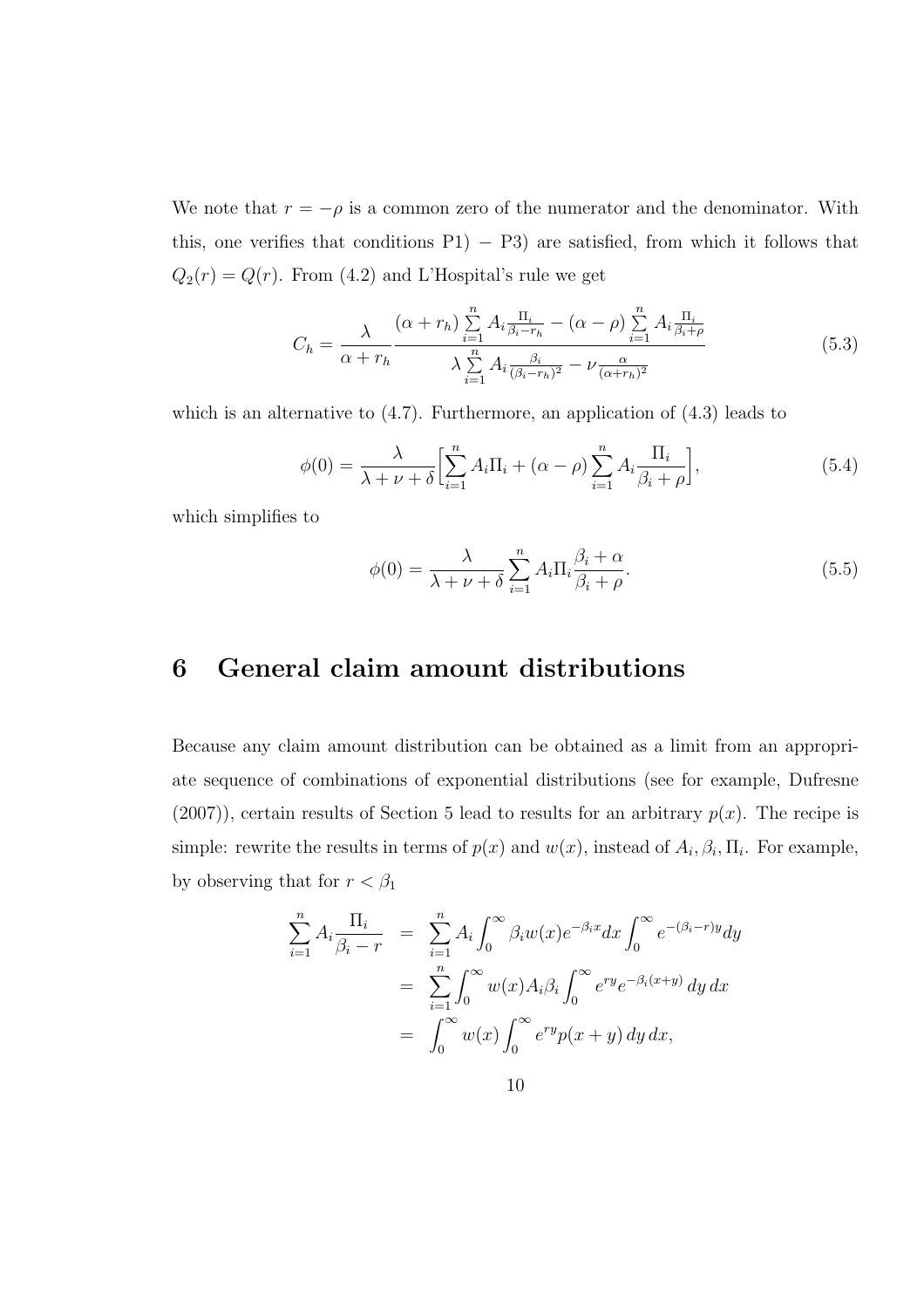

Figure 1: The zeros of the Lundberg function

we can rewrite (5.4) as

$$
\phi(0) = \frac{\lambda}{\lambda + \nu + \delta} \Big[ \int_0^\infty w(x) p(x) dx + (\alpha - \rho) \int_0^\infty w(x) \int_0^\infty e^{-\rho y} p(x + y) dy dx \Big]. \tag{6.1}
$$

Here  $-\rho$  is now the negative zero of the Lundberg function

$$
L(r) = \lambda M(r) + \nu \frac{\alpha}{\alpha + r} - (\lambda + \nu + \delta),\tag{6.2}
$$

where  $M(r) = \int_0^\infty e^{rx} p(x) dx$  is the moment generating function of  $p(x)$ , see Figure 1.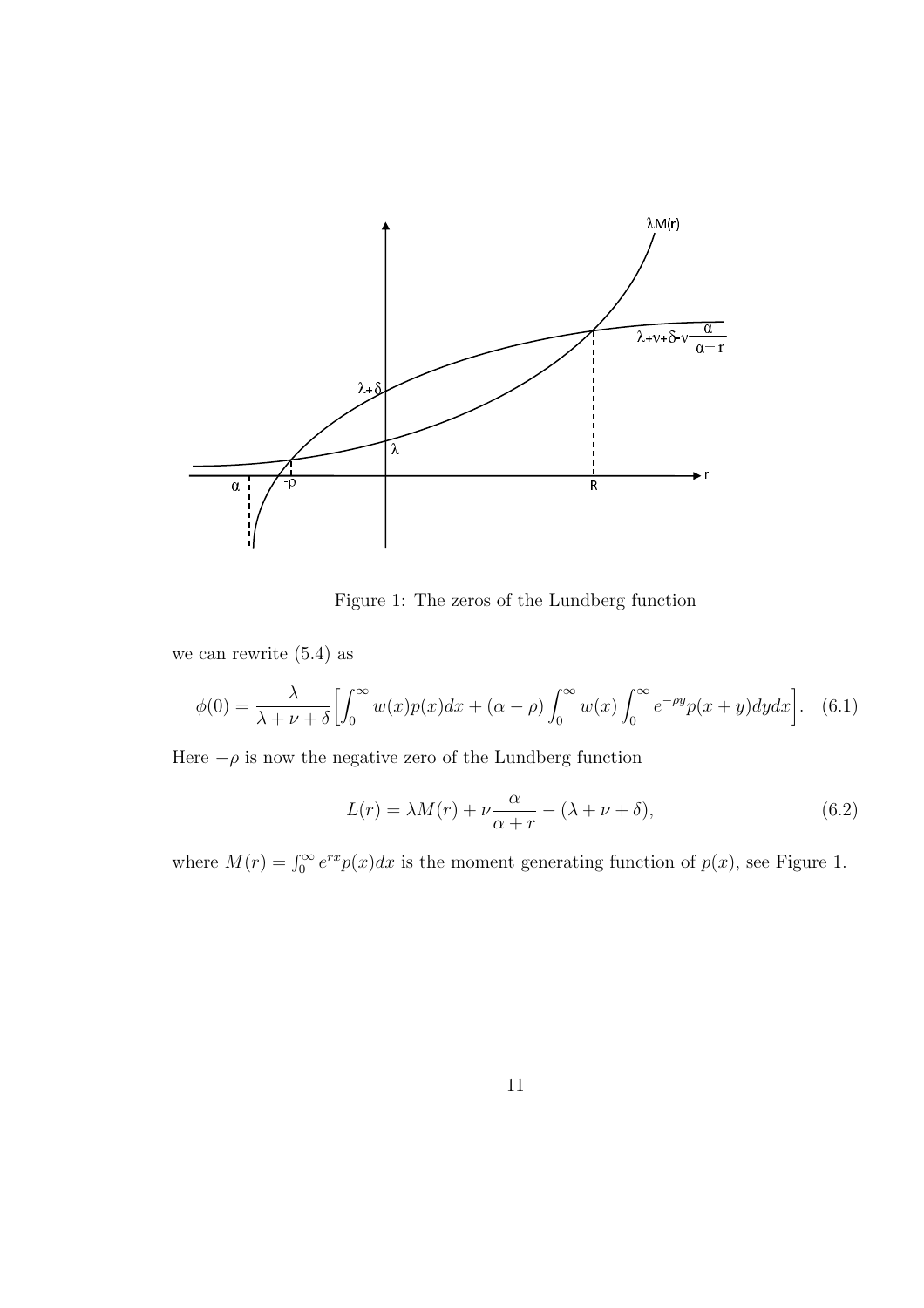The function  $L(r)$  is defined for r in the interval where  $M(r)$  exists. Note that  $\lambda/(\lambda +$  $\nu + \delta$ ) is the discounted probability that the surplus process has a downward jump before the first upward jump; this explains the first integral in  $(6.1)$ . Let  $g(x)$  denote the discounted probability density function of the deficit at ruin for initial surplus zero. Because (6.1) holds for arbitrary  $w(x)$ , it follows that

$$
g(x) = \frac{\lambda}{\lambda + \nu + \delta} \left[ p(x) + (\alpha - \rho) \int_0^\infty e^{-\rho y} p(x + y) dy \right], \qquad x > 0.
$$
 (6.3)

Formula (5.2) can be rewritten as

$$
Q_2(r) = \frac{1}{\alpha + r} \frac{(\alpha + r)N(r) - (\alpha - \rho)N(-\rho)}{L(r)},
$$
\n(6.4)

with the auxiliary function

$$
N(r) = \lambda \int_0^\infty w(x) \int_0^\infty e^{ry} p(x+y) dy dx, \tag{6.5}
$$

and  $L(r)$  as given in (6.2). In general,  $Q_2(r)$  is not a rational function, and its use should be restricted, for example to  $r < 0$ . According to  $(4.5)$ , the Laplace transform of  $\phi(u)$  is

$$
\hat{\phi}(\xi) = \frac{1}{\alpha - \xi} \frac{(\alpha - \rho)N(-\rho) - (\alpha - \xi)N(-\xi)}{L(-\xi)}, \qquad \xi > 0 \tag{6.6}
$$

for an arbitrary  $p(x)$ .

We note that  $(6.1)$  can be recovered from  $(6.4)$  by means of  $(4.3)$ . For this, it is important to take the limit as  $r \to -\infty$ .

Now we turn to formula (5.3). In general, it is not useful unless  $h = 1$ . Assuming the existence of R (the positive zero of  $L(r)$ ), we have the asymptotic formula

$$
\phi(u) \sim Ce^{-Ru} \qquad \text{for } u \to \infty,
$$
\n(6.7)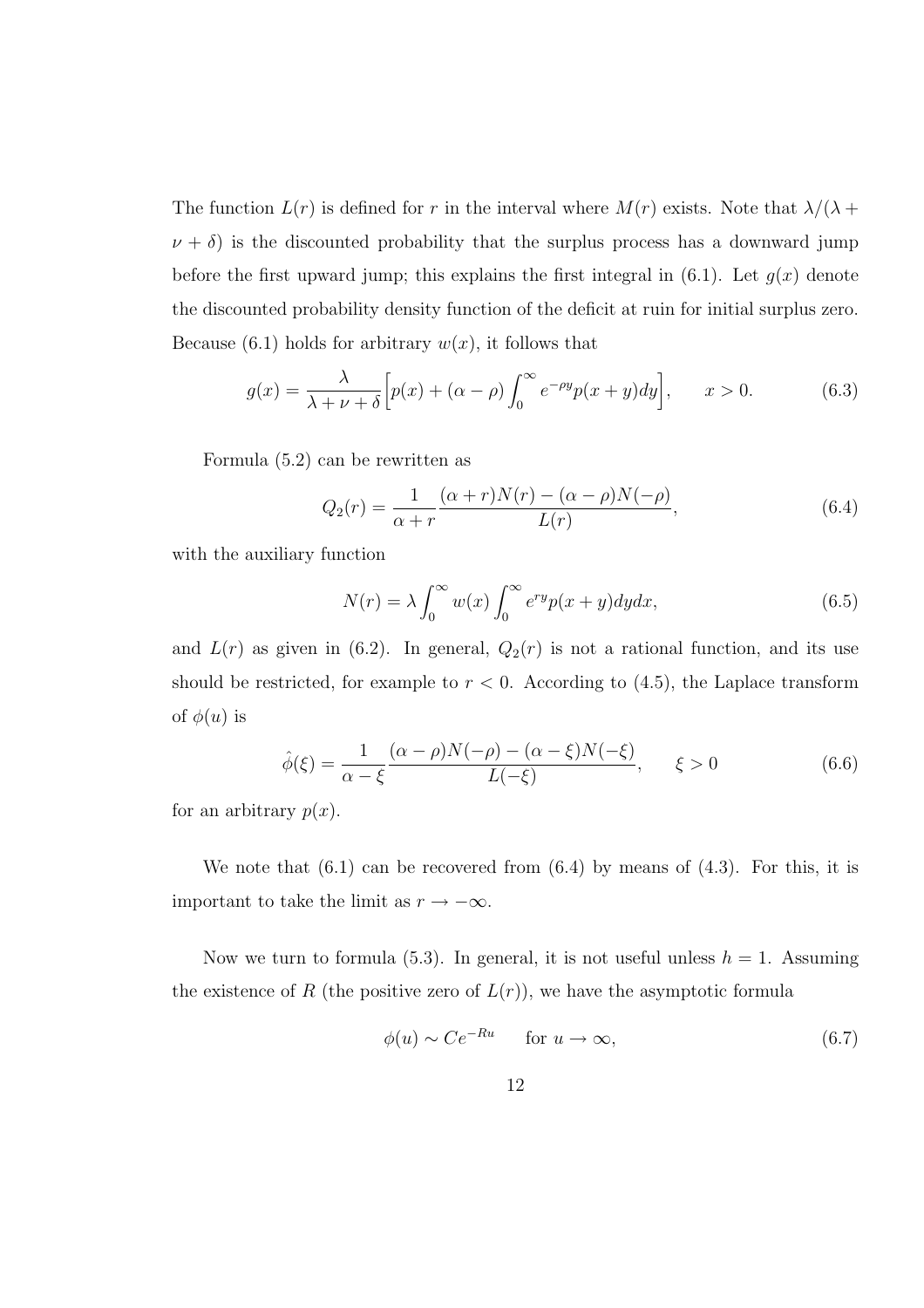with

$$
C = \frac{1}{\alpha + R} \frac{(\alpha + R)N(R) - (\alpha - \rho)N(-\rho)}{L'(R)}.
$$
\n(6.8)

Let us consider the special case where  $w(x) = 1$ . Then  $\phi(u)$  is the expected present value of 1 payable at the time of ruin. From (6.1) we have

$$
\phi(0) = \frac{\lambda}{\lambda + \nu + \delta} \left[ 1 + (\alpha - \rho) \int_0^\infty \int_0^\infty e^{-\rho y} p(x + y) dy dx \right].
$$
 (6.9)

To evaluate this expression, we use the formula

$$
\int_0^\infty \int_0^\infty e^{ry} p(x+y) dy dx = \frac{1}{r} [M(r) - 1]
$$
\n(6.10)

for  $r = -\rho$  and the fact that  $L(-\rho) = 0$ . After simplification we find that

$$
\phi(0) = 1 - \frac{\alpha \delta}{\rho(\lambda + \nu + \delta)}.\tag{6.11}
$$

The negative term of this surprisingly simple formula shows the effect of discounting and the possibility of survival.

#### 7 The classical model

In the classical model, the surplus at time t is  $U(t) = u + ct - S_1(t)$ . This model can be obtained as a limit from the model of Section 6. For  $\nu \to \infty$ ,  $\alpha \to \infty$  such that  $\nu/\alpha = c$ , we have  $S_2(t) = ct$  in the limit. By taking this limit, we can retrieve several known results in a straightforward manner.

First, (6.2) becomes

$$
L(r) = \lambda M(r) - cr - (\lambda + \delta)
$$
\n(7.1)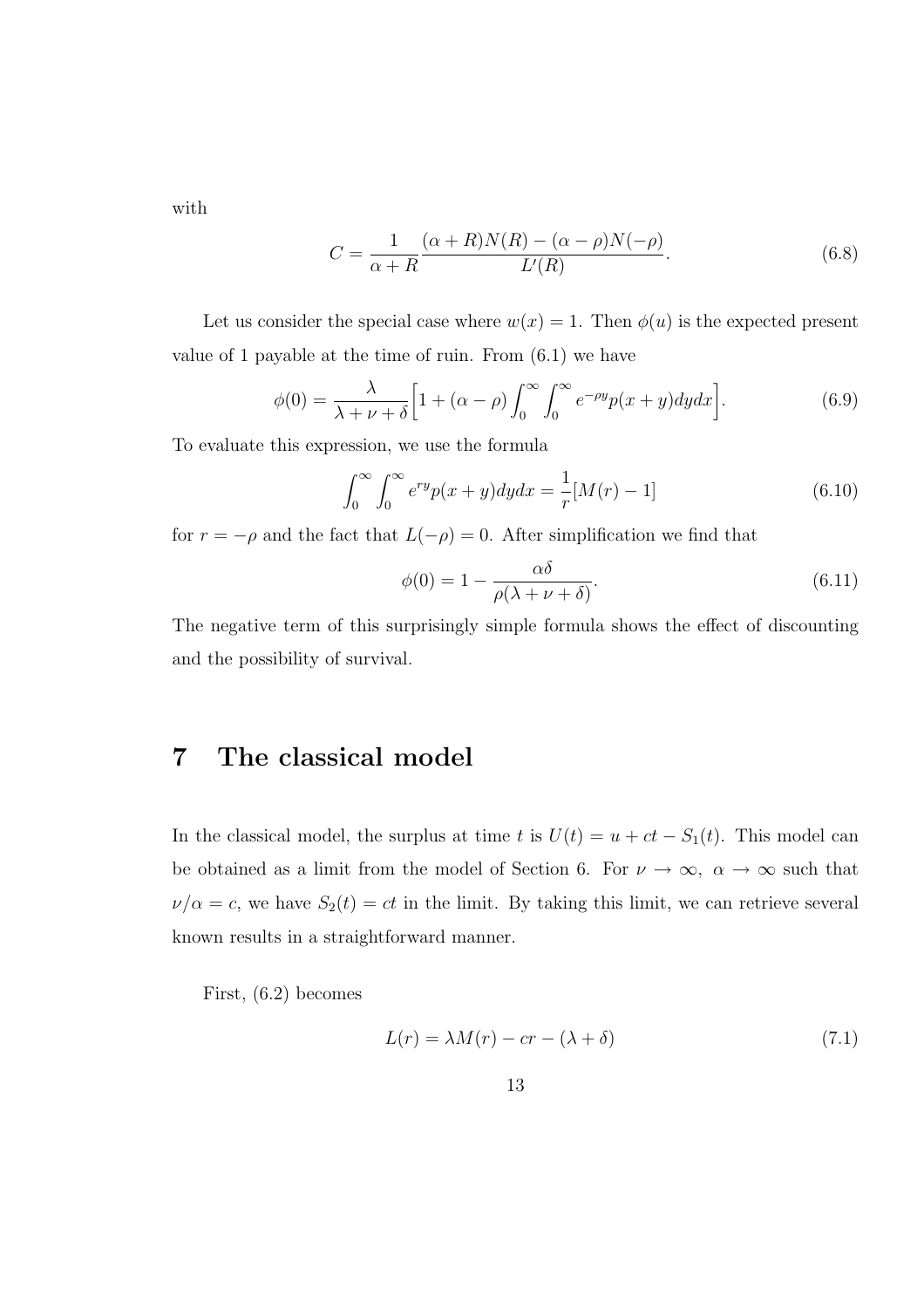in the limit. Then  $-\rho$  is the negative zero and R (if it exists) the positive zero of  $L(r)$ . Formula (6.1) leads to

$$
\phi(0) = \frac{\lambda}{c} \int_0^\infty w(x) \int_0^\infty e^{-\rho y} p(x+y) dy dx \tag{7.2}
$$

in the limit, while (6.3) yields

$$
g(x) = \frac{\lambda}{c} \int_0^\infty e^{-\rho y} p(x+y) dy, \qquad x > 0.
$$
 (7.3)

This result is indeed formula (3.14) in Gerber and Shiu (1997) and also (3.4) in Gerber and Shiu (1998). From (6.4) we see that  $Q_2(r)$  can be written as

$$
Q_2(r) = \frac{\lambda}{L(r)} \int_0^\infty w(x) \int_0^\infty (e^{ry} - e^{-\rho y}) p(x+y) dy dx.
$$
 (7.4)

The resulting formula for  $\hat{\phi}(\xi) = -Q_2(-\xi)$  is contained in (2.48) together with (2.52) and (2.56) of Gerber and Shiu (1998). Moreover, from (6.8) we get the limiting value

$$
C = \frac{\lambda}{L'(R)} \int_0^\infty w(x) \int_0^\infty (e^{Ry} - e^{-\rho y}) p(x+y) dy dx \tag{7.5}
$$

which is formula (4.10) in Gerber and Shiu (1998).

Finally, if  $w(x) = 1$ , formula (6.11) yields

$$
\phi(0) = 1 - \frac{\delta}{\rho c} \tag{7.6}
$$

in the limit. This is formula (3.9) in Gerber and Shiu (1998). Furthermore, (7.5) simplifies to

$$
C = \frac{\delta}{L'(R)} \left( \frac{1}{R} + \frac{1}{\rho} \right). \tag{7.7}
$$

To verify this, use (6.10) with  $r = R$  and  $-\rho$  and that  $L(R) = L(-\rho) = 0$ .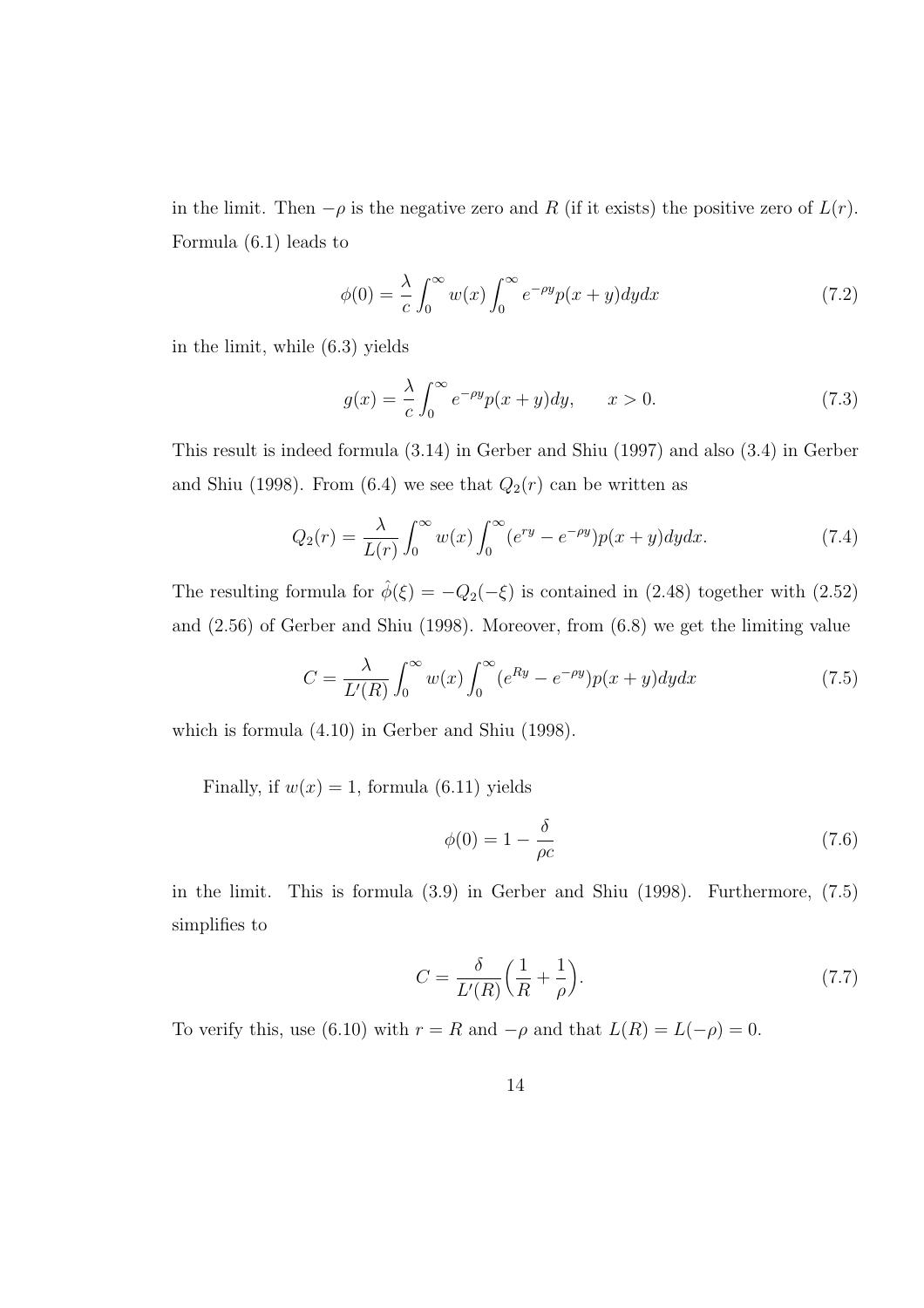#### 8 The probability of ruin

In the limit  $\delta = 0$  and the special case  $w(x) = 1$ ,  $\phi(u)$  becomes  $\psi(u)$ , the probability of ruin. We assume a positive loading, that is that  $\nu/\alpha > \lambda p_1$  in Section 6 and  $c > \lambda p_1$ in Section 7, where  $p_1$  denotes the mean claim amount. Then  $\rho = 0$  in the limit. From  $(6.1)$  we see that

$$
\psi(0) = \frac{\lambda}{\lambda + \nu} (1 + \alpha p_1),\tag{8.1}
$$

and (7.2) yields a classical result of ruin theory,

$$
\psi(0) = \frac{\lambda p_1}{c}.\tag{8.2}
$$

Of course, this formula can also be obtained as a limit from (8.1). Formula (8.1) can be reformulated as

$$
1 - \psi(0) = \frac{\alpha}{\lambda + \nu} (\frac{\nu}{\alpha} - \lambda p_1).
$$
 (8.3)

Note that the expression  $\nu/\alpha - \lambda p_1$  is the expected increase of the surplus per unit time. To obtain (8.3) as a limit from (6.11), observe that  $\delta/\rho \to \nu/\alpha - \lambda p_1$  for  $\delta \to 0$ . Formula (8.1) can also be reformulated as

$$
\psi(0) = \frac{\lambda}{\lambda + \nu} + \frac{\nu}{\lambda + \nu} \frac{\lambda p_1}{\nu/\alpha} = \frac{\lambda}{\lambda + \nu} + \frac{\nu}{\lambda + \nu} \frac{E[S_1(1)]}{E[S_2(1)]},
$$
\n(8.4)

which has the following interpretation: The first term is the probability that  $S_1(t)$  has a jump before  $S_2(t)$ , in which case ruin occurs at that time. Given that  $S_2(t)$  has a jump before  $S_1(t)$ , the probability of which is  $\nu/(\lambda + \nu)$ , the conditional probability of ruin is  $E[S_1(1)]/E[S_2(1)]$ . Formula (8.4) appears to be a natural extension of the classical result (8.2).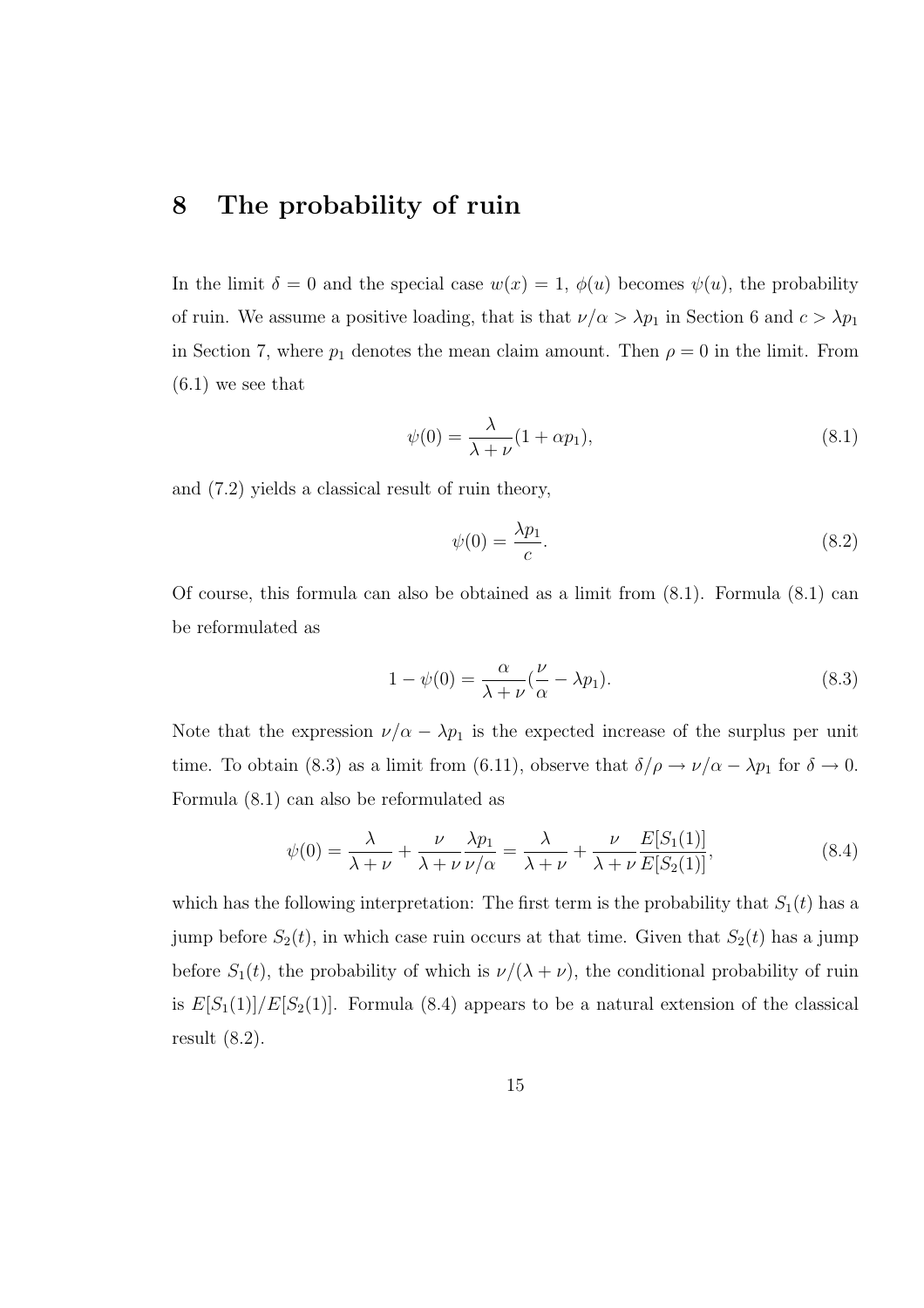From (6.3) we get

$$
g(x) = \frac{\lambda}{\lambda + \nu} [p(x) + \alpha (1 - P(x))], \qquad x > 0,
$$
\n
$$
(8.5)
$$

which reduces to

$$
g(x) = \frac{\lambda}{c} [1 - P(x)], \qquad x > 0.
$$
 (8.6)

in the classical model of Section 7. The latter formula can be found, for example, in Theorem 13.5.1 of Bowers et al. (1997). The determination of the Laplace transform is straightforward. In the classical model of Section 7, we get from (7.1)

$$
\hat{\psi}(\xi) = \frac{\lambda}{L(-\xi)} \Big[ p_1 - \int_0^\infty \int_0^\infty e^{-\xi y} p(x+y) dy dx \Big], \qquad \xi > 0,
$$
\n(8.7)

with  $L(r) = \lambda M(r) - cr - \lambda$ . To reconcile (8.7) with formula (2.60) in Gerber and Shiu (1998), use (6.10) with  $r = -\xi$ .

Finally, we turn to the asymptotic formula,  $\psi(u) \sim Ce^{-Ru}$  for  $u \to \infty$ . The coefficient C is obtained as a limit from (6.8). We have  $N(0) = \lambda p_1$ . By using (6.10) with  $r = R$  and the fact that  $L(R) = 0$ , we find that  $N(R) = \nu/(\alpha + R)$ . Hence,

$$
C = \frac{\nu - \lambda \alpha p_1}{(\alpha + R)L'(R)}\tag{8.8}
$$

by (6.8). In the classical model of Section 7, this yields the formula

$$
C = \frac{c - \lambda p_1}{L'(R)},\tag{8.9}
$$

which is a famous result of the Scandinavian school. To obtain  $(8.9)$  from  $(7.7)$ , recall that  $\delta/\rho \to c - \lambda p_1$  for  $\delta \to 0$ .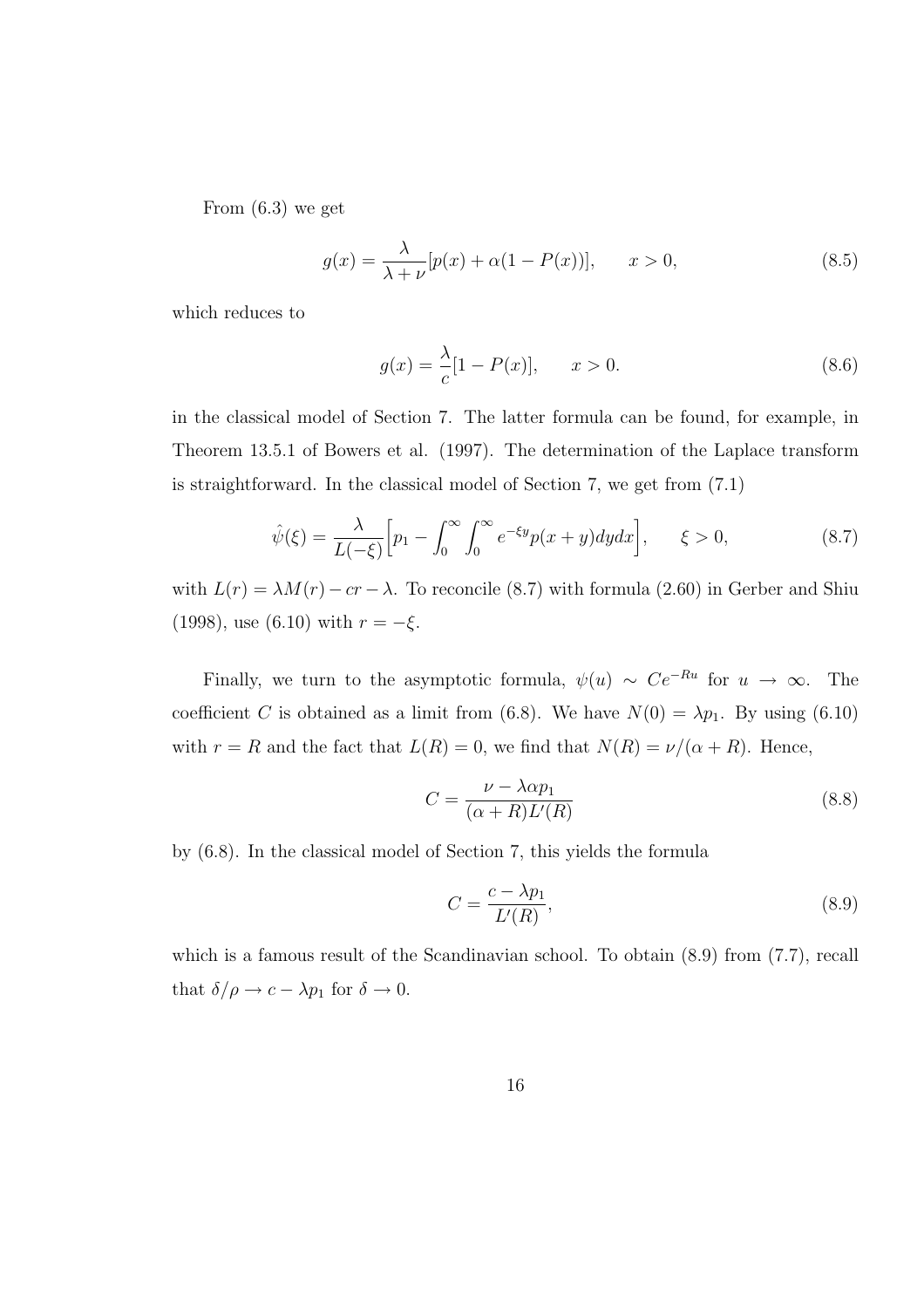## 9 Perturbation by diffusion

The methodology can also be applied, if the surplus process (2.1) is perturbed by an independent diffusion process. The steps are very similar. For this reason we summarize them in a condensed form in a single section and highlight only the necessary modifications. We assume that

$$
U(t) = u - S_1(t) + S_2(t) + \sigma W(t), \qquad t \ge 0,
$$
\n(9.1)

where  $\{W(t)\}\$ is an independent standard Wiener process. There are two kinds of ruin in this model, by a claim (which results in a deficit at ruin) or by oscillation. The penalty for the first is given by the function  $w(x)$ . For the second, it is given by constant  $w_0$ . Instead of (2.3), the discounted penalty function now satisfies the functional equation

$$
\lambda \int_0^u \phi(u-x)p(x)dx + \lambda \int_u^\infty w(x-u)p(x)dx
$$
  
+
$$
\nu \int_0^\infty \phi(u+x)q(x)dx - (\lambda + \nu + \delta)\phi(u) + D\phi''(u) = 0
$$
 (9.2)

with the notation  $D = \sigma^2/2$ .

As in  $(3.1)$ , we assume that the claim size distribution is a combination of n exponential distributions. The discounted penalty function  $\phi(u)$  is then of the form

$$
\phi(u) = \sum_{k=1}^{n+1} C_k e^{-r_k u}, \qquad u \ge 0.
$$
\n(9.3)

To determine  $r_1, ..., r_{n+1}, C_1, ..., C_{n+1}$ , we substitute (9.3) in (9.2) and find that  $r_1, ..., r_{n+1}$ are the  $n + 1$  solutions with positive real part of the equation

$$
\lambda \sum_{i=1}^{n} A_i \frac{\beta_i}{\beta_i - r} + \nu \int_0^{\infty} e^{-rx} q(x) dx - (\lambda + \nu + \delta) + Dr^2 = 0,
$$
\n(9.4)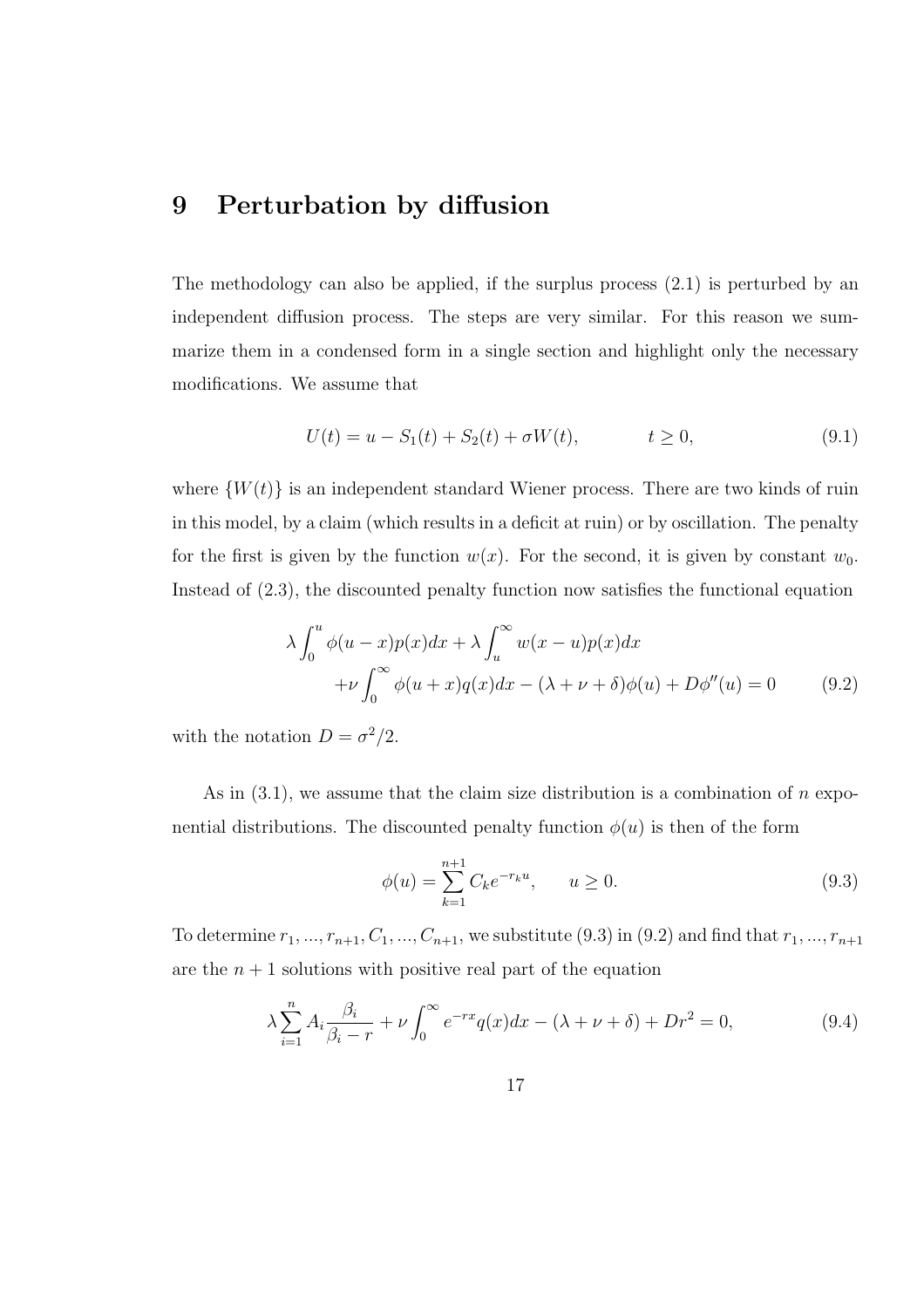and  $C_1, ..., C_{n+1}$  are solutions of the following system of  $n+1$  equations:

$$
\sum_{k=1}^{n+1} \frac{C_k}{\beta_i - r_k} = \frac{\Pi_i}{\beta_i}, \quad i = 1, ..., n,
$$
\n(9.5)

$$
c_{1} + ... + C_{n+1} = w_{0}.
$$
\n(9.6)

The latter condition follows from  $\phi(0) = w_0$ . We note that the solutions of (9.4) are analyzed in Zhang et al. (2010).

In analogy to  $(4.1)$ , we define the rational function  $Q(r)$  as

$$
Q(r) = \sum_{k=1}^{n+1} \frac{C_k}{r - r_k}.
$$
\n(9.7)

Knowing this function, we can obtain

$$
C_h = \lim_{r \to r_h} (r - r_h) Q(r), \qquad h = 1, ..., n + 1,
$$
\n(9.8)

and

$$
\hat{\phi}(\xi) = -Q(-\xi), \qquad \xi > 0,
$$
\n(9.9)

the Laplace transform of  $\phi(u)$ . The function  $Q(r)$  is characterized by the following four properties:

- P1) It is a rational function of the type with a polynomial of degree at most  $n$ divided by one of degree  $n + 1$ .
- P2) Its poles are  $r_1, ..., r_{n+1}$ .
- P3)  $Q(\beta_i) = \frac{\Pi_i}{\beta_i}, \ \ i = 1, ..., n$ , according to (9.5).
- P4)  $\lim_{r \to \pm \infty} rQ(r) = w_0$ , according to (9.6).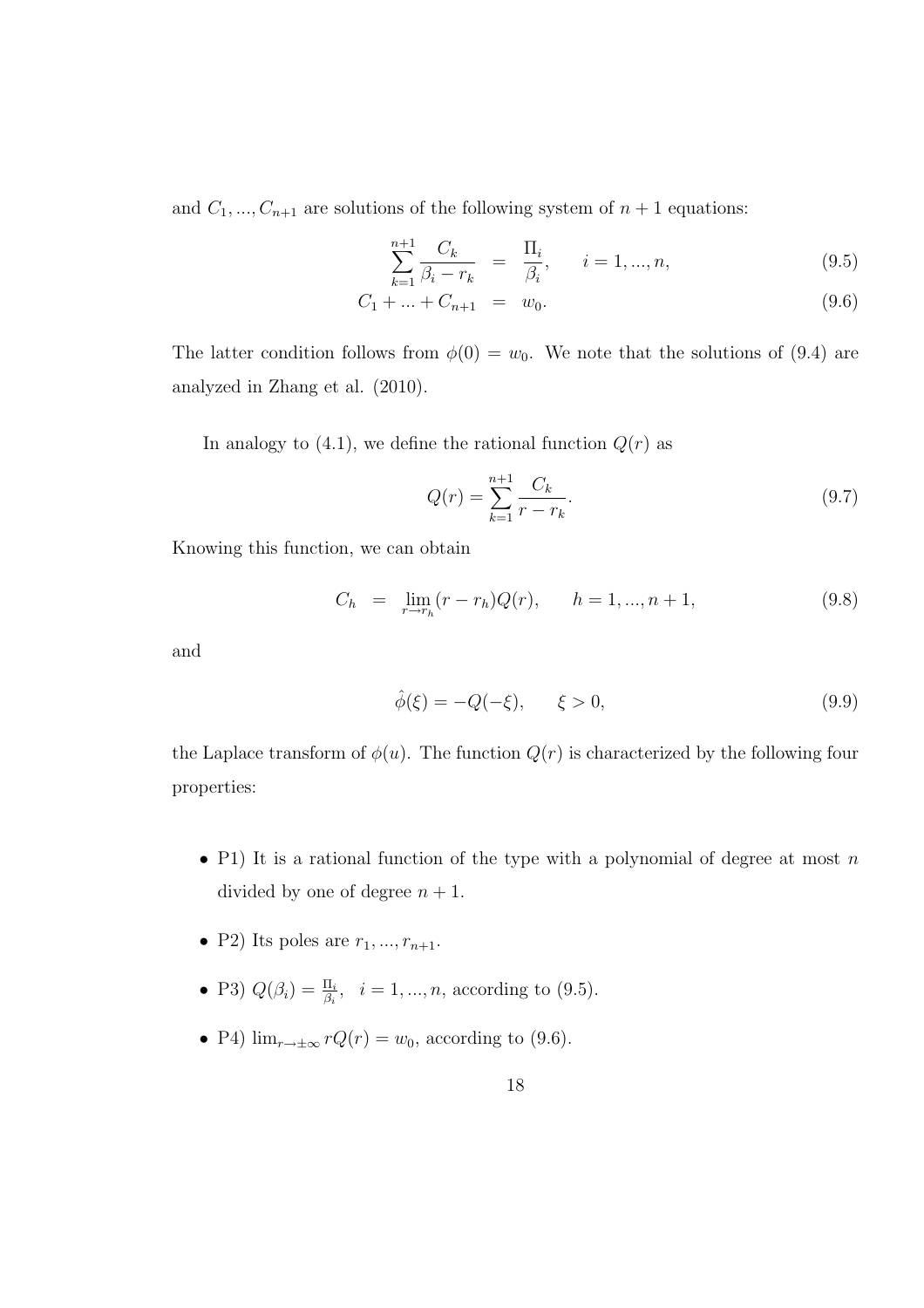These properties are satisfied by the rational function

$$
Q_1(r) = \frac{\sum_{j=1}^{n} \frac{\Pi_j}{\beta_j} \prod_{k=1}^{n+1} (\beta_j - r_k) \prod_{i=1, i \neq j}^{n} \frac{r - \beta_i}{\beta_j - \beta_i} + w_0 \prod_{i=1}^{n} (r - \beta_i)}{\prod_{k=1}^{n+1} (r - r_k)},
$$
(9.10)

and hence  $Q_1(r) = Q(r)$ . Application of (9.8) yields

$$
C_h = \frac{\sum\limits_{j=1}^{n} \frac{\Pi_j}{\beta_j} \prod\limits_{k=1}^{n+1} (\beta_j - r_k) \prod\limits_{i=1, i \neq j}^{n} \frac{r_h - \beta_i}{\beta_j - \beta_i} + w_0 \prod\limits_{i=1}^{n} (r_h - \beta_i)}{\prod\limits_{k=1, k \neq h}^{n+1} (r_h - r_k)}, \quad h = 1, ..., n+1. \tag{9.11}
$$

As in Section 5, we make the additional assumption that  $q(x) = \alpha e^{-\alpha x}$ . Then (9.4) reduces to the equation

$$
\lambda \sum_{i=1}^{n} A_i \frac{\beta_i}{\beta_i - r} + \nu \frac{\alpha}{\alpha + r} - (\lambda + \nu + \delta) + Dr^2 = 0.
$$
 (9.12)

This is equivalent to a polynomial equation of degree  $n + 3$ . Its  $n + 3$  solutions are  $r_1, ..., r_{n+1}$  with a positive real part and the two negative solutions  $-\rho$  and  $-\rho_d$  with  $-\infty < -\rho_d < -\alpha < -\rho < 0$ . Then the function

$$
Q_2(r) = \frac{1}{\alpha + r} \frac{\lambda(\alpha + r) \sum\limits_{i=1}^n A_i \frac{\Pi_i}{\beta_i - r} - \lambda(\alpha - \rho) \sum\limits_{i=1}^n A_i \frac{\Pi_i}{\beta_i + \rho} + Dw_0(r + \rho)(r + \kappa)}{\lambda \sum\limits_{i=1}^n A_i \frac{\beta_i}{\beta_i - r} + \nu \frac{\alpha}{\alpha + r} - (\lambda + \nu + \delta) + Dr^2}
$$
(9.13)

satisfies properties P1) – P4), provided that  $\kappa$  is chosen such that the numerator vanishes for  $r = -\rho_d$ .

For an arbitrary  $p(x)$ , the function  $Q_2(r)$  can be written as

$$
Q_2(r) = \frac{1}{\alpha + r} \frac{(\alpha + r)N(r) - (\alpha - \rho)N(-\rho) + Dw_0(r + \rho)(r + \kappa)}{L(r)},
$$
(9.14)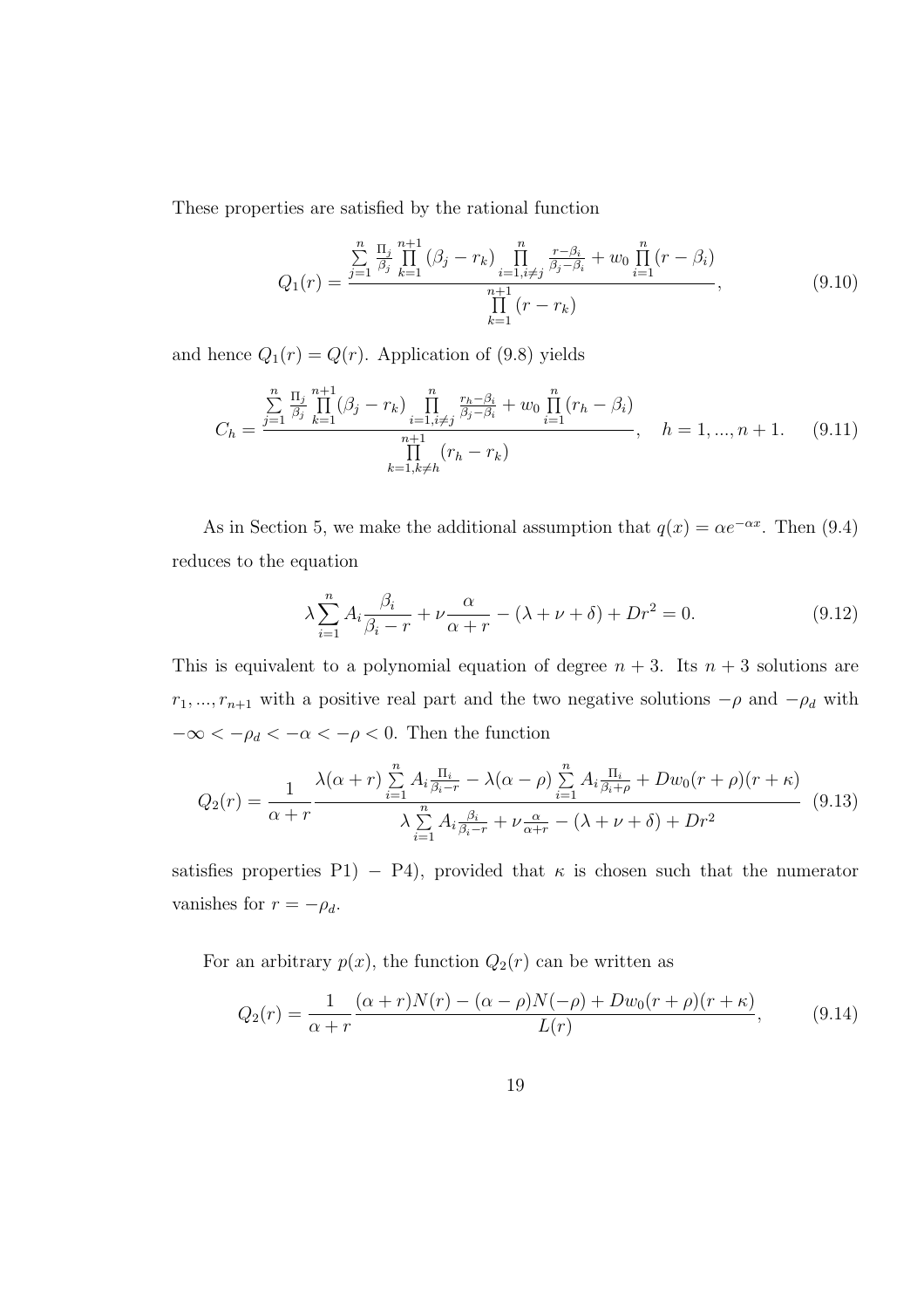

Figure 2: The zeros of  $L(r)$ 

where  $N(r)$  is defined as in (6.5),

$$
\kappa = \rho_d + \frac{(\alpha - \rho)N(-\rho) - (\alpha - \rho_d)N(-\rho_d)}{Dw_0(\rho - \rho_d)},\tag{9.15}
$$

and

$$
L(r) = \lambda M(r) + \nu \frac{\alpha}{\alpha + r} - (\lambda + \nu + \delta) + Dr^2.
$$
 (9.16)

The zeros of  $L(r)$  are illustrated by Figure 2.

From (9.13) or (9.14) combined with (9.8) and (9.9), expressions for the Laplace transform and the asymptotic formula of  $\phi(u)$  can be calculated in a straightforward manner.

As in Section 7, we consider the model with deterministic premium  $ct$ , that is now

$$
U(t) = u + ct - S_1(t) + \sigma W(t).
$$
\n(9.17)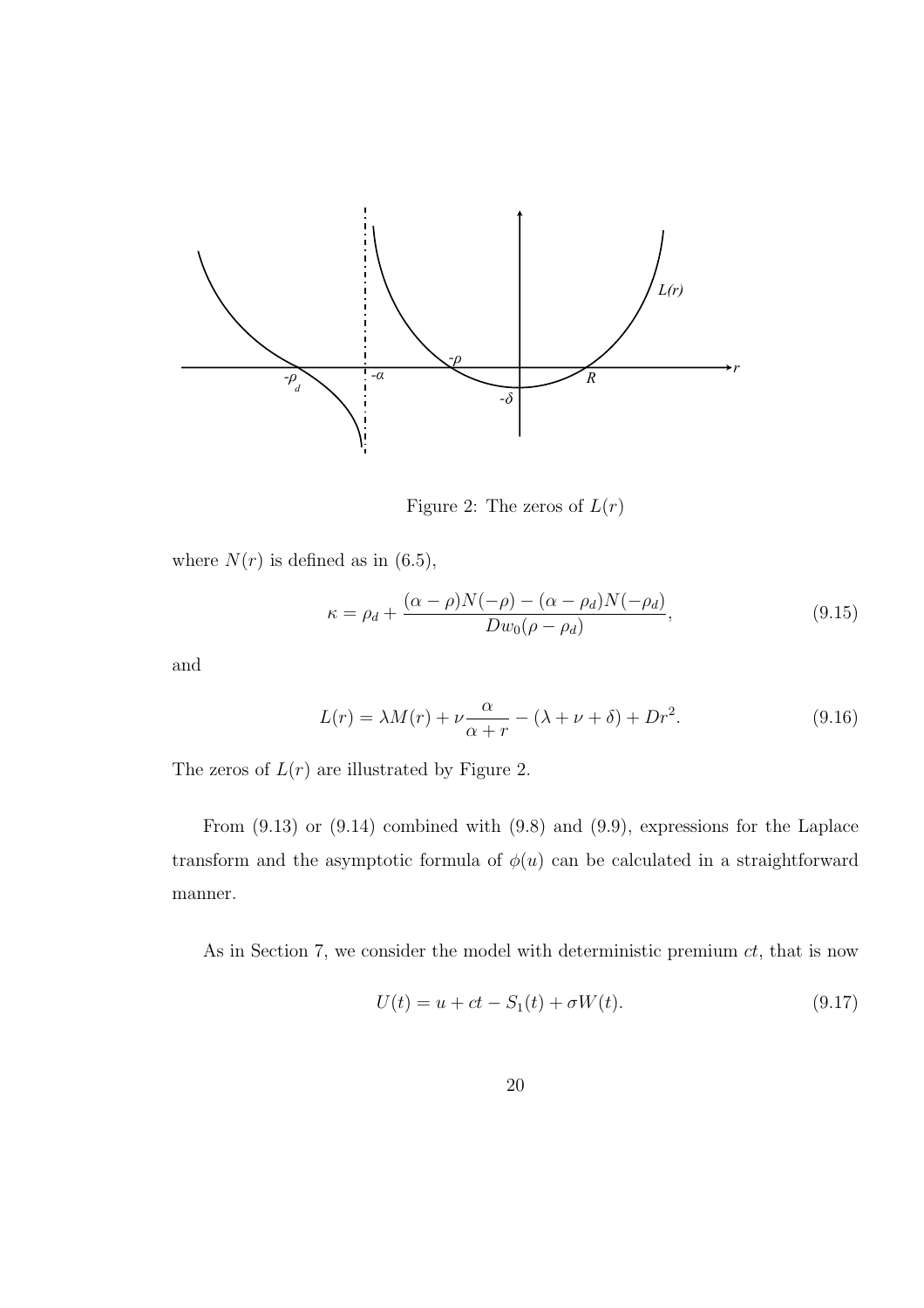This is the model examined by Gerber and Landry (1998). Now

$$
Q_2(r) = \frac{\lambda \sum_{i=1}^{n} A_i \frac{\Pi_i}{\beta_i - r} - \lambda \sum_{i=1}^{n} A_i \frac{\Pi_i}{\beta_i + \rho} + Dw_0(r + \rho)}{\lambda \sum_{i=1}^{n} A_i \frac{\beta_i}{\beta_i - r} - cr - (\lambda + \delta) + Dr^2}
$$
(9.18)

does the job, that is  $Q_2(r) = Q(r)$ . It is possible to show that the function (9.13) converges to the function (9.18) if  $\alpha \to \infty$ ,  $\nu \to \infty$  with  $\nu/\alpha = c$ . For this one has to show that  $\rho_d/\alpha \to 1$ , if  $\alpha \to \infty$ . This is proved in the Appendix.

For an arbitrary  $p(x)$ , (9.18) becomes

$$
Q_2(r) = \frac{N(r) - N(-\rho) + Dw_0(r+\rho)}{L(r)},
$$
\n(9.19)

with  $L(r)$  given by

$$
L(r) = \lambda M(r) - cr - (\lambda + \delta) + Dr^2,
$$
\n(9.20)

 $N(r)$  defined as in (6.5), and  $-\rho$  the negative zero of  $L(r)$ . From (9.9) we obtain the Laplace transform of  $\phi(u)$ :

$$
\hat{\phi}(\xi) = \frac{N(-\rho) - N(-\xi) - Dw_0(\rho - \xi)}{L(-\xi)}, \qquad \xi > 0.
$$
\n(9.21)

From (9.8) with  $h = 1$   $(r_1 = R)$ , we obtain

$$
C = \frac{N(R) - N(-\rho) + Dw_0(R+\rho)}{L'(R)},
$$
\n(9.22)

which is needed in the asymptotic formula for  $\phi(u)$ . Let us consider the special case  $w(x) = w_0 = 1$ . Then (9.22) simplifies to

$$
C = \frac{\delta}{L'(R)} \left( \frac{1}{R} + \frac{1}{\rho} \right). \tag{9.23}
$$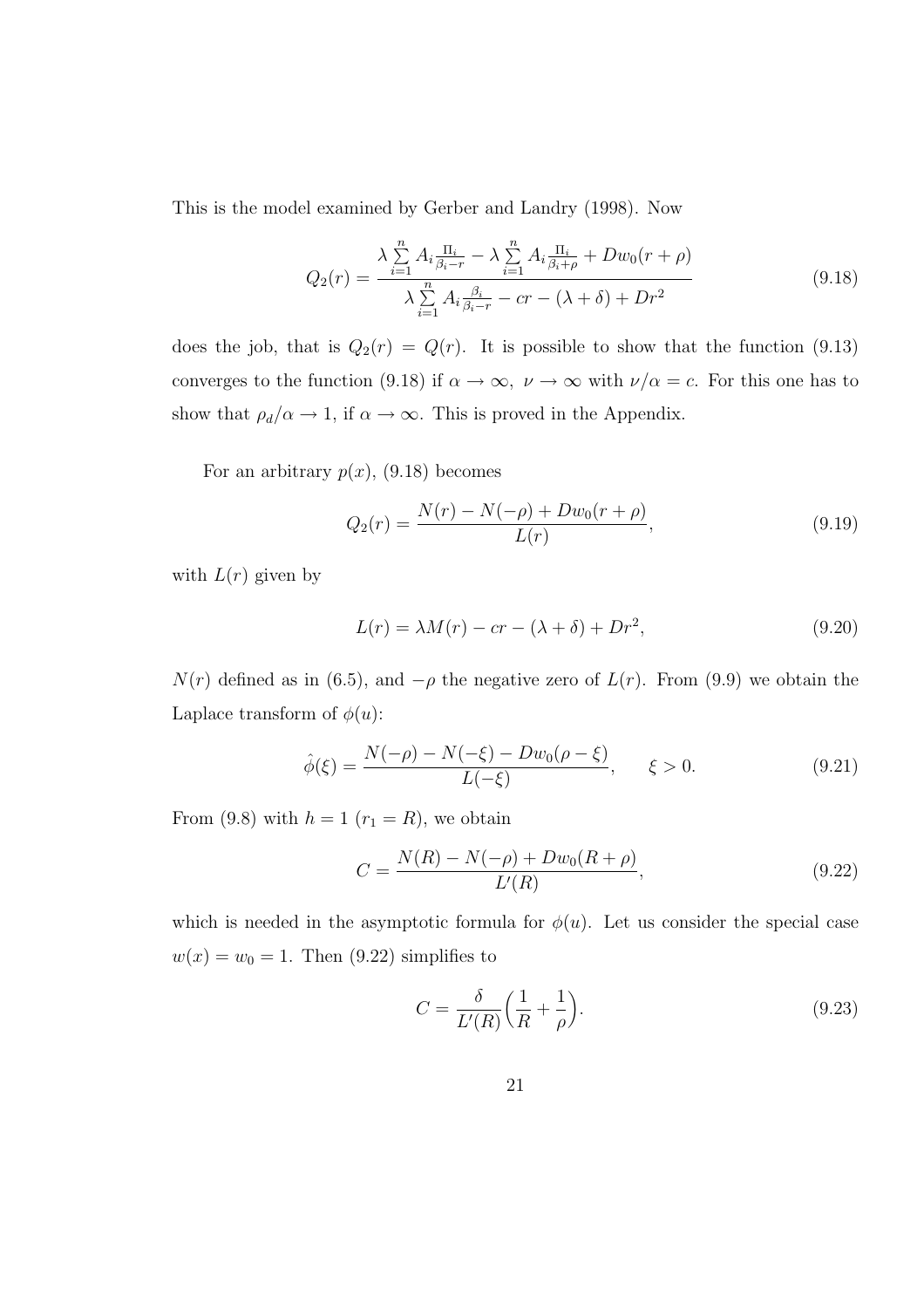To see this, use (6.10) for  $r = R$  and  $r = -\rho$  and remember that  $L(R) = L(-\rho) = 0$ . Note that  $(9.23)$  is formally the same as  $(7.7)$ . Of course the D is contained implicitly in  $R, \rho$  and  $L'(R)$ .

To obtain results for the probability of ruin, we assume  $c > \lambda p_1$  and take the limit  $\delta \to 0$ . Then  $\rho \to 0$  and  $\delta/\rho \to c - \lambda p_1$ . We take the limit in (9.22) and see that in the asymptotic formula,

$$
\psi(u) \sim Ce^{-Ru}
$$
 for  $u \to \infty$ ,

the coefficient  $C$  has formally the same value as in  $(8.9)$ . The Laplace transform of  $\psi(u)$  is

$$
\hat{\psi}(\xi) = \frac{N(0) - N(-\xi) + D\xi}{L(-\xi)}, \qquad \xi > 0
$$
\n(9.24)

with

$$
L(-\xi) = \lambda M(-\xi) + c\xi - \lambda + D\xi^{2},
$$
  
\n
$$
N(0) = \lambda p_{1},
$$
  
\n
$$
N(-\xi) = -\frac{\lambda}{\xi}[M(-\xi) - 1].
$$

As a check, set  $\lambda = 0$ . Then (9.24) reduces to

$$
\hat{\psi}(\xi) = \frac{D}{c + D\xi} = \frac{1}{R + \xi}, \qquad \xi > 0,
$$
\n(9.25)

with  $R = c/D$ . This is indeed the Laplace transform of the well-known expression  $\psi(u) = e^{-Ru}$  for a diffusion process. For another check, consider the limit  $D \to 0$  in (9.24). We obtain the well-known expression for Laplace transform of the probability of ruin in the classical model, see, for example (2.60) in Gerber and Shiu (1998), or formula (2.9) in Chapter XIV.3 of Feller (1971).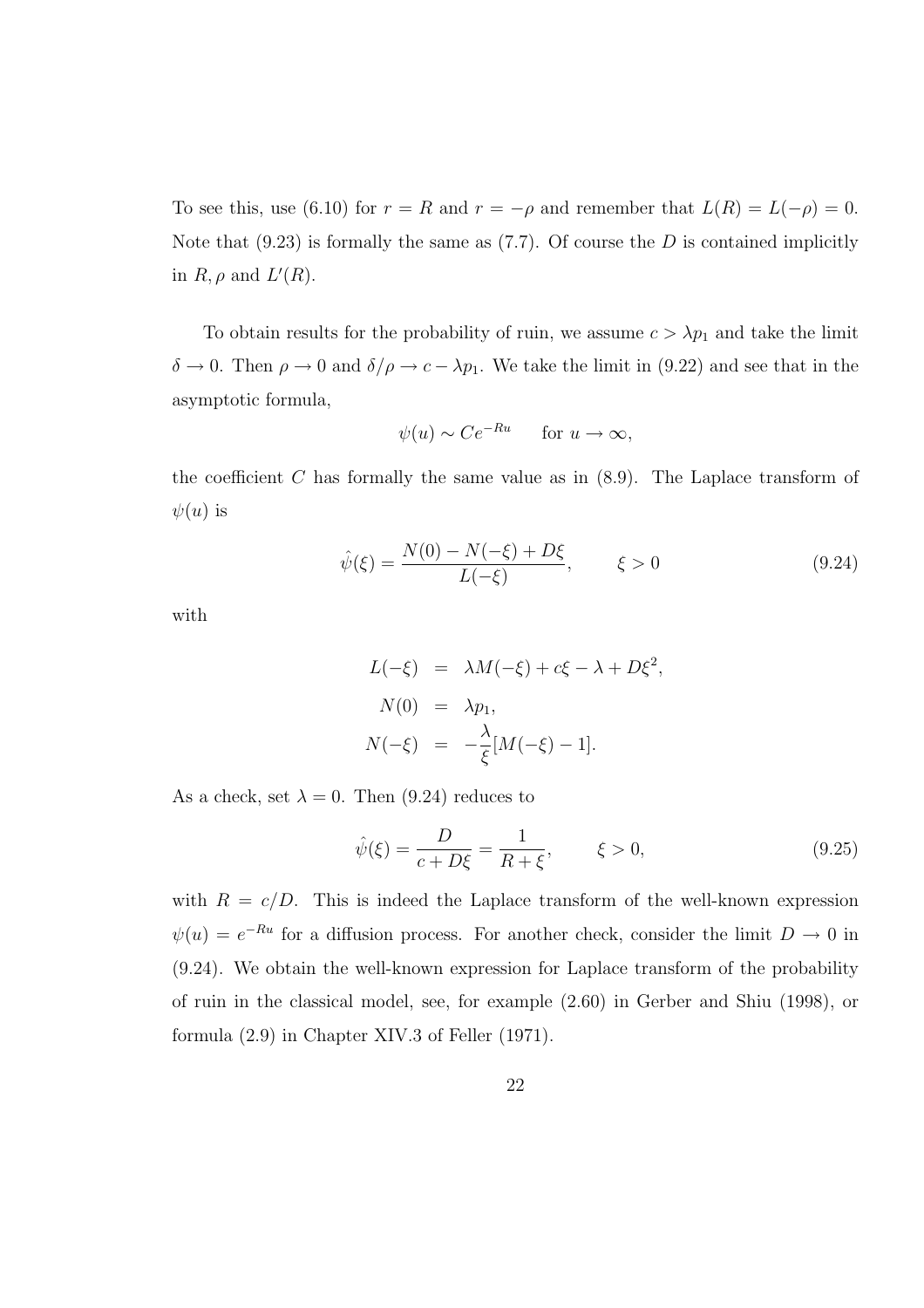As in Dufresne and Gerber (1991), the probability of ruin is decomposed as

$$
\psi(u) = \psi_s(u) + \psi_d(u),\tag{9.26}
$$

the probability of ruin by a claim plus the probability of ruin by oscillation. (The index s is from the French word for claim, sinistre, and d stands for diffusion). To obtain  $\psi_d(u)$ , we set  $w(x) = 0, w_0 = 1$ . This leads to

$$
\hat{\psi}_d(\xi) = \frac{D\xi}{L(-\xi)}, \qquad \xi > 0.
$$
\n(9.27)

For the asymptotic formula  $\psi_d(u) \sim C_d e^{-Ru}$ ,  $u \to \infty$ , we find

$$
C_d = \frac{DR}{L'(R)}.\t(9.28)
$$

From (9.24) and (9.26) it follows that

$$
\hat{\psi}_s(\xi) = \frac{N(0) - N(-\xi)}{L(-\xi)}, \qquad \xi > 0.
$$
\n(9.29)

Furthermore  $C_s = C - C_d$  for the asymptotic formula. The expressions for  $C, C_d$  and  $C_s$  can be found as formulas (7.30) – (7.32) in Dufresne (1989).

One should note that the diffusion perturbation  $W(t)$  in (9.1) could itself be obtained as a limit of a family of independent compound Poisson processes, see for instance Sarkar and Sen (2005).

#### 10 Concluding Remarks

This paper presents a new and in some sense elementary and pedagogical approach to obtain a series of results for the discounted penalty function. The method could be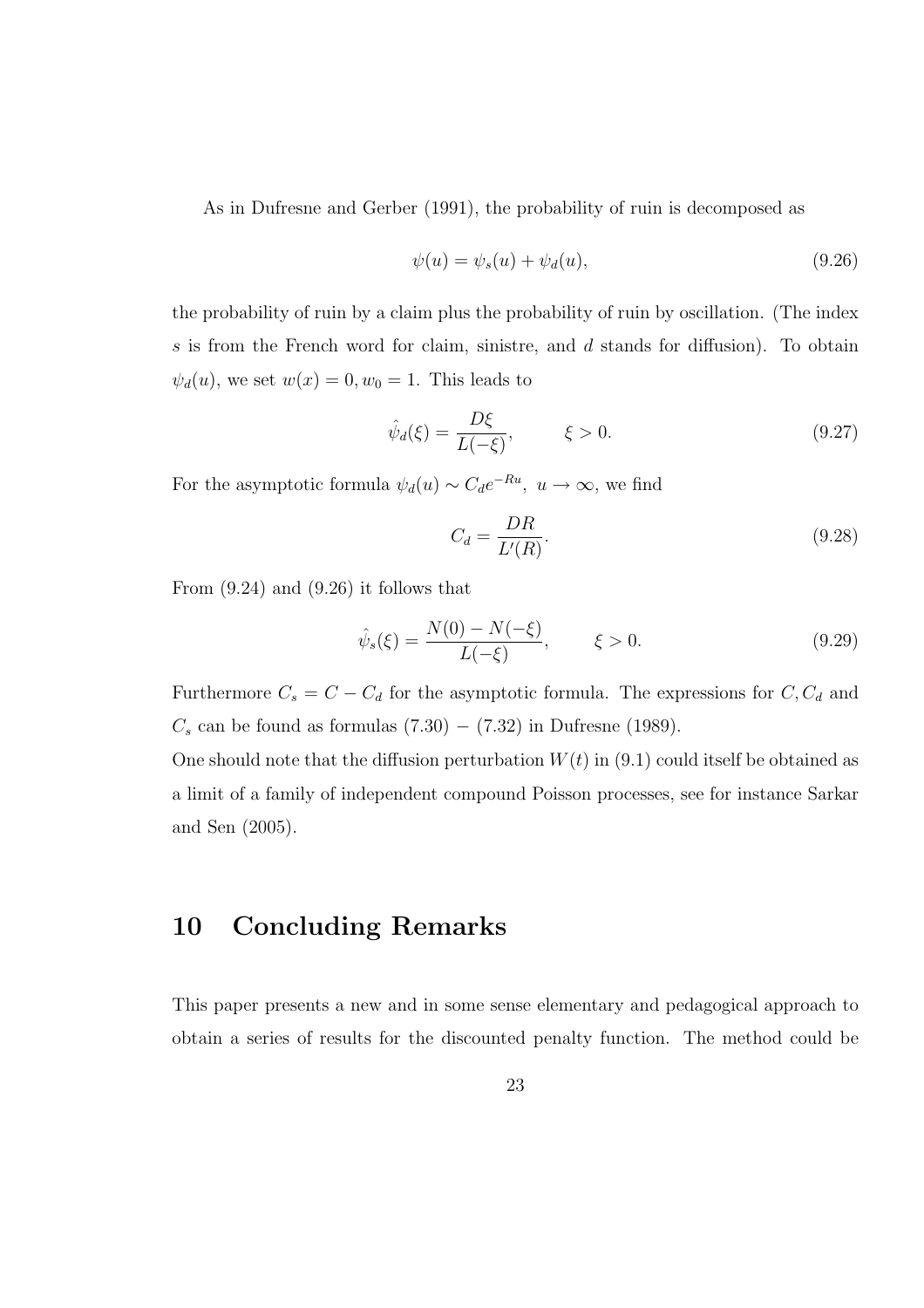applied directly in the classical model of collective risk theory. However, we prefer to explain the method in a model where the deterministic premium income is replaced by an independent compound Poisson process with exponentially distributed jumps, because this more advanced model can be treated with the same direct approach and it contains the classical model as a limit. Also, because there are upward and downward jumps in this model, the results may have applications in finance, in particular the pricing of barrier and other American options. Finally, we note that this more general model facilitates a simple interpretation of the dividends-penalty identity, again with the classical identity as a natural limit, see Gerber and Yang (2010).

The method consists of two steps. In the first step, results are obtained for the special case where the claim amount distribution is a combination of exponential distributions. This family is dense in the set of all claim amount distributions. Since the discounted penalty function can be expressed solely through the negative root of the generalized Lundberg equation, one can then in a second step express the results in general terms to obtain the results for an arbitrary claim amount distribution. This recipe works for all sufficiently well-behaved penalty functions and in particular for all those of practical interest. The method can in principle be extended to the case where the distribution of the upward jumps is a combination of  $m$  exponential distributions. Then, the resulting expression depends on the  $m$  zeros with negative real part of the generalized Lundberg equation, and the results are not nearly as elegant as in the case  $m=1$ .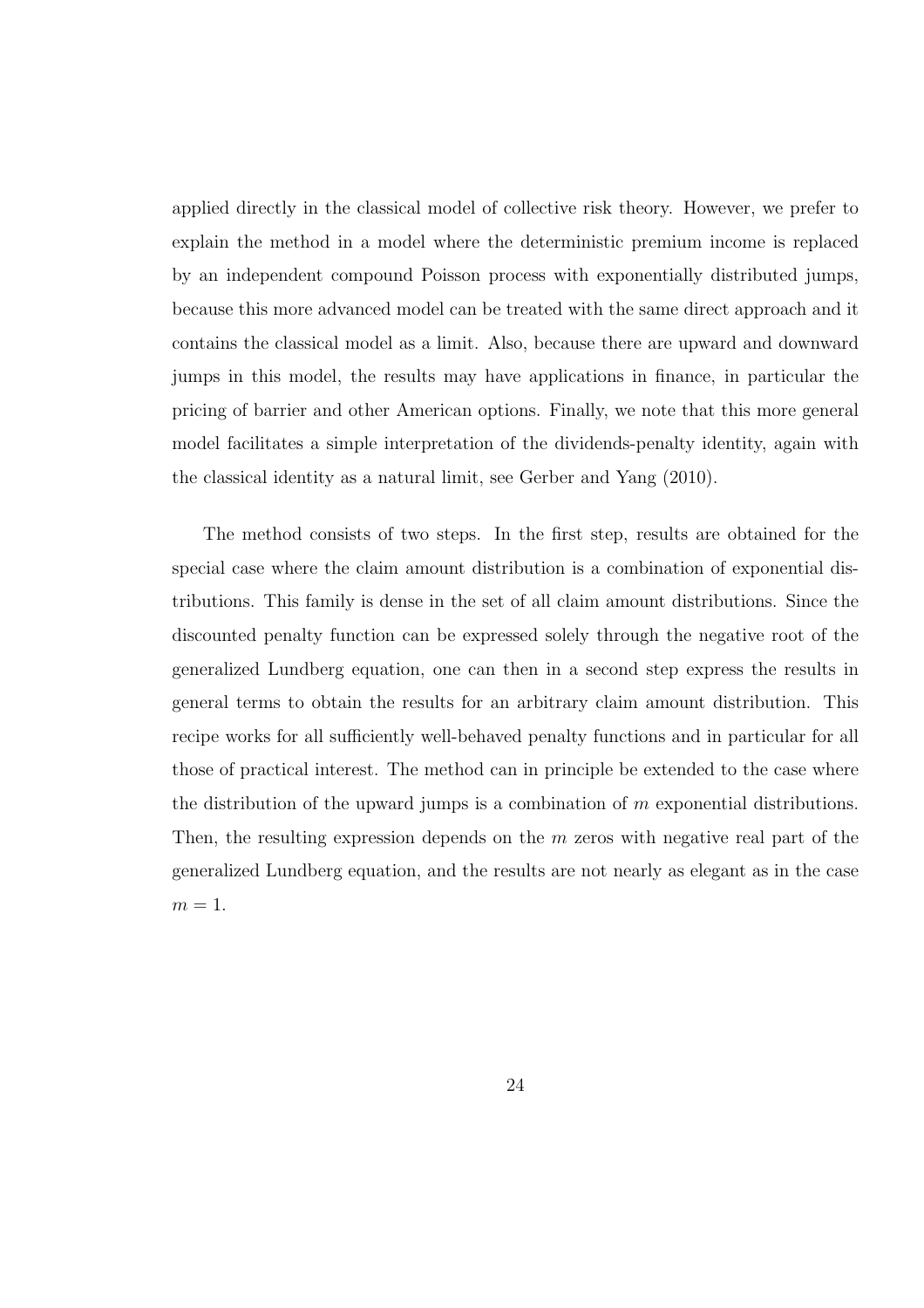## Appendix: Proof of  $\rho_d/\alpha \rightarrow 1$

Let  $r_1, ..., r_{n+1}, -\rho$  be the solutions of the equation

$$
\lambda \sum_{i=1}^{n} A_i \frac{\beta_i}{\beta_i - r} - cr - (\lambda + \delta) + Dr^2 = 0.
$$
\n(A.1)

By Vieta's rule (for the product of the solutions of a polynomial equation) we have

$$
\rho \prod_{k=1}^{n+1} r_k = \delta \prod_{i=1}^n \beta_i / D. \tag{A.2}
$$

Now, let  $r_1(\alpha), ..., r_{n+1}(\alpha), -\rho(\alpha), -\rho_d(\alpha)$  denote the solutions of the equation

$$
\lambda \sum_{i=1}^{n} A_i \frac{\beta_i}{\beta_i - r} + \nu \frac{\alpha}{\alpha + r} - (\lambda + \nu + \delta) + Dr^2 = 0,
$$
\n(A.3)

with  $\nu/\alpha = c$ , such that  $r_k(\alpha) \to r_k$  and  $\rho(\alpha) \to \rho$  for  $\alpha \to \infty$ . Using again Vieta's rule and (A.2) we see that

$$
\rho(\alpha)\rho_d(\alpha)\prod_{k=1}^{n+1}r_k(\alpha) = \alpha\delta\prod_{i=1}^n\beta_i/D = \alpha\rho\prod_{k=1}^{n+1}r_k.
$$
\n(A.4)

Now divide this equation by  $\alpha$  and let  $\alpha \to \infty$  to see that  $\rho_d(\alpha)/\alpha \to 1$  for  $\alpha \to \infty$ . This shows that (9.18) follows from (9.13) as a limit.

#### Acknowledgement

The authors would like to thank two anonymous referees for their constructive remarks. Hansjörg Albrecher gratefully acknowledges the financial support from the Swiss National Science Foundation Project 200021-124635/1. Hailiang Yang would like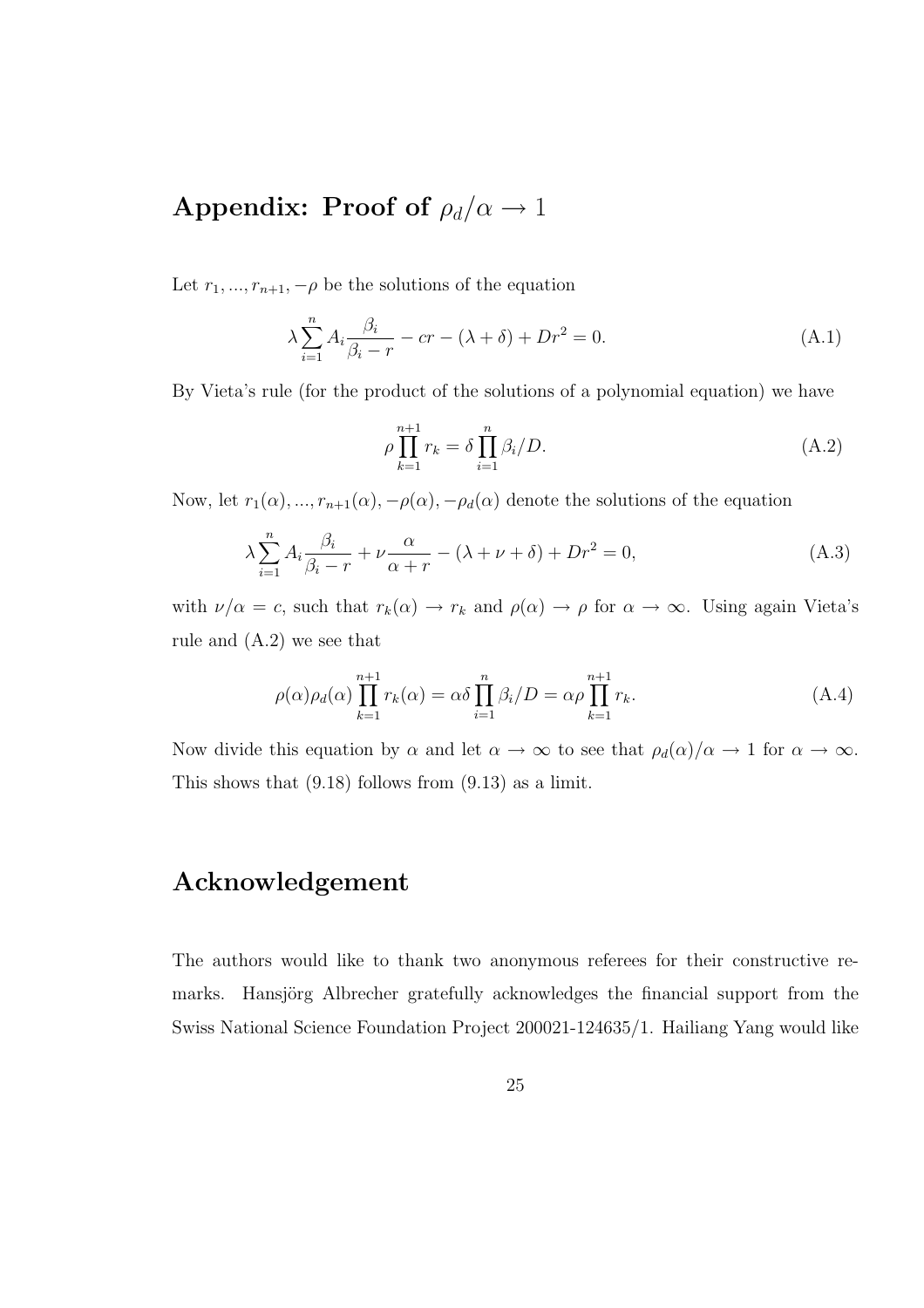to acknowledge the Research Grants Council of the Hong Kong Special Administrative Region, China (project No. HKU 7540/08H).

#### **REFERENCES**

- Asmussen, Soren. Madan, Dilip and Pistorius, Martijn R. 2008. "Pricing equity default swaps under an approximation to the CGMY Lévy model," Journal of Computational Finance, 11, 79-93.
- Bao, Then-Hua. 2006. "The expected discounted penalty at ruin in the risk process with random income," Applied Mathematics and Computation, 179, 559-566.
- BOUCHERIE, Richard J. and Onno J. BOXMA. 1996. "The workload in the  $M/G/1$ queue with work removal," Probability in Engineering and Informational Systems, 10, 261-277.
- Boucherie, Richard J., Onno J. Boxma and Karl Sigman. 1997. "A note on negative customers, GI/G/1 workload, and risk processes," Probability in Engineering and Informational Systems, 11, 305-311.
- BOWERS, Newton L., Hans U. GERBER, James C. HICKMAN, Donald A. JONES and Cecil J. Nesbitt. 1997. Actuarial Mathematics, Second Edition. The Society of Actuaries: Schaumburg, IL.
- BURDEN, Richard L. and J. Douglas FAIRES. 1989. Numerical Analysis, Fourth Edition. PWS-Kent Publishing Company.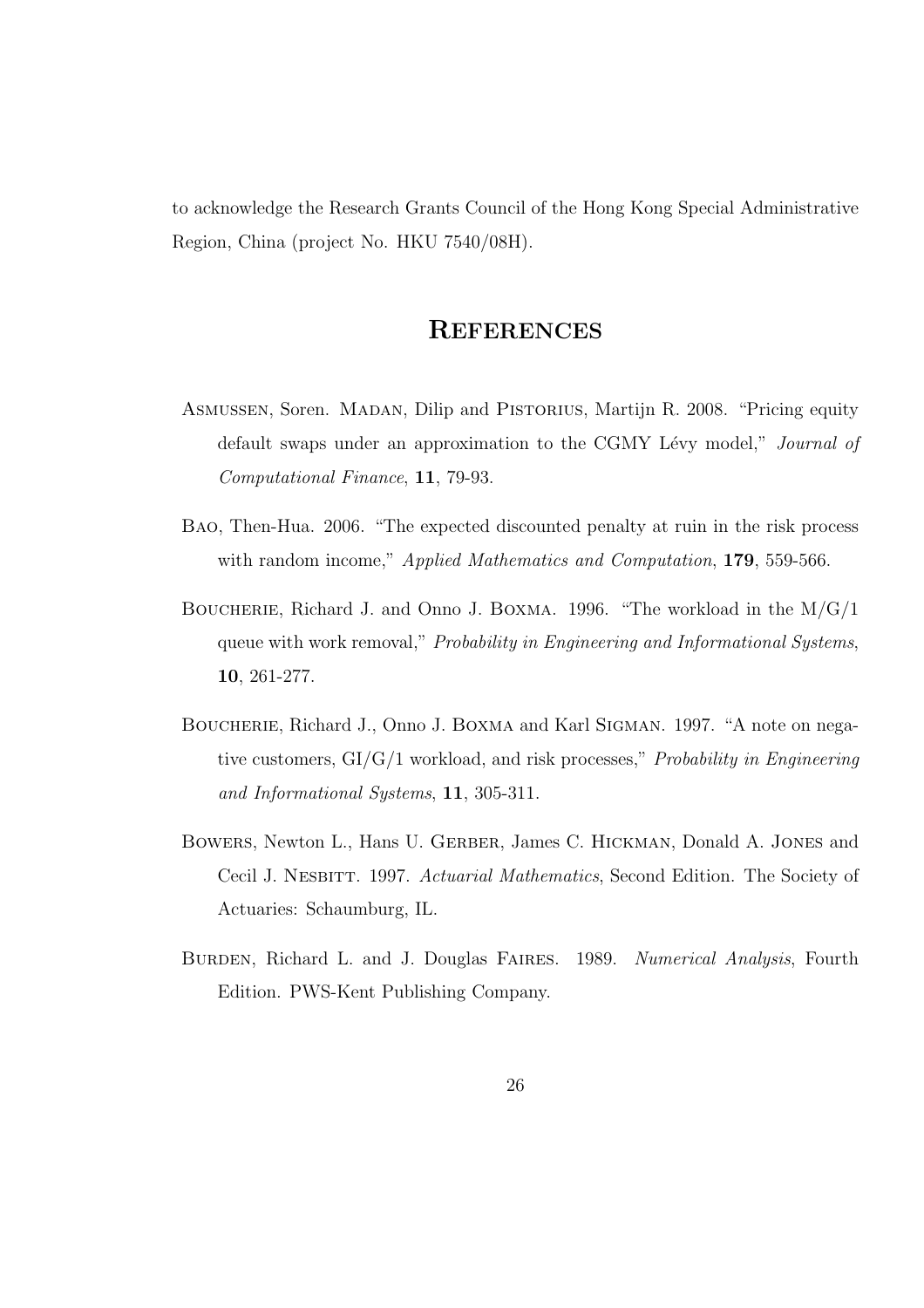- CAI, Jun, Runhuan FENG and Gordon E. WILLMOT. 2009. "On the expectation of total discounted operating costs up to default and its applications," Advances in Applied Probability, 41, 495-522.
- CRAMÉR, Harald. 1955. Collective Risk Theory: A Survey from the Point of View of Stochastic Processes, Skandia Jubilee Volume.
- Dufresne, Daniel. 2007. "Fitting combinations of exponentials to probability distributions," Applied Stochastic Models in Business and Industry, 23(1): 23-48.
- DUFRESNE, François. 1989. Probabilité et sévérité de la ruine: Modéle classique de la théorie du risque et une de ses extensions, Doctoral thesis, University of Lausanne.
- DUFRESNE, François and Hans U. GERBER. 1989. "Three methods to calculate the probability of ruin," ASTIN Bulletin, 19(1): 71-90.
- DUFRESNE, François and Hans U. GERBER. 1991. "Risk theory for the compound Poisson process that is perturbed by diffusion," Insurance: Mathematics and Economics, 10: 51-59.
- FELLER, William. 1971. An Introduction to Probability Theory and Its Applications, John Wiley & Sons, New York.
- GERBER, Hans U. and Elias S. W. SHIU. 1997. "The joint distribution of the time of ruin, the surplus immediately before ruin, and the deficit at ruin," Insurance: Mathematics and Economics, 21: 129-137.
- GERBER, Hans U. and Elias S. W. SHIU. 1998. "On the time value of ruin," North American Actuarial Journal, 2(1): 48-78.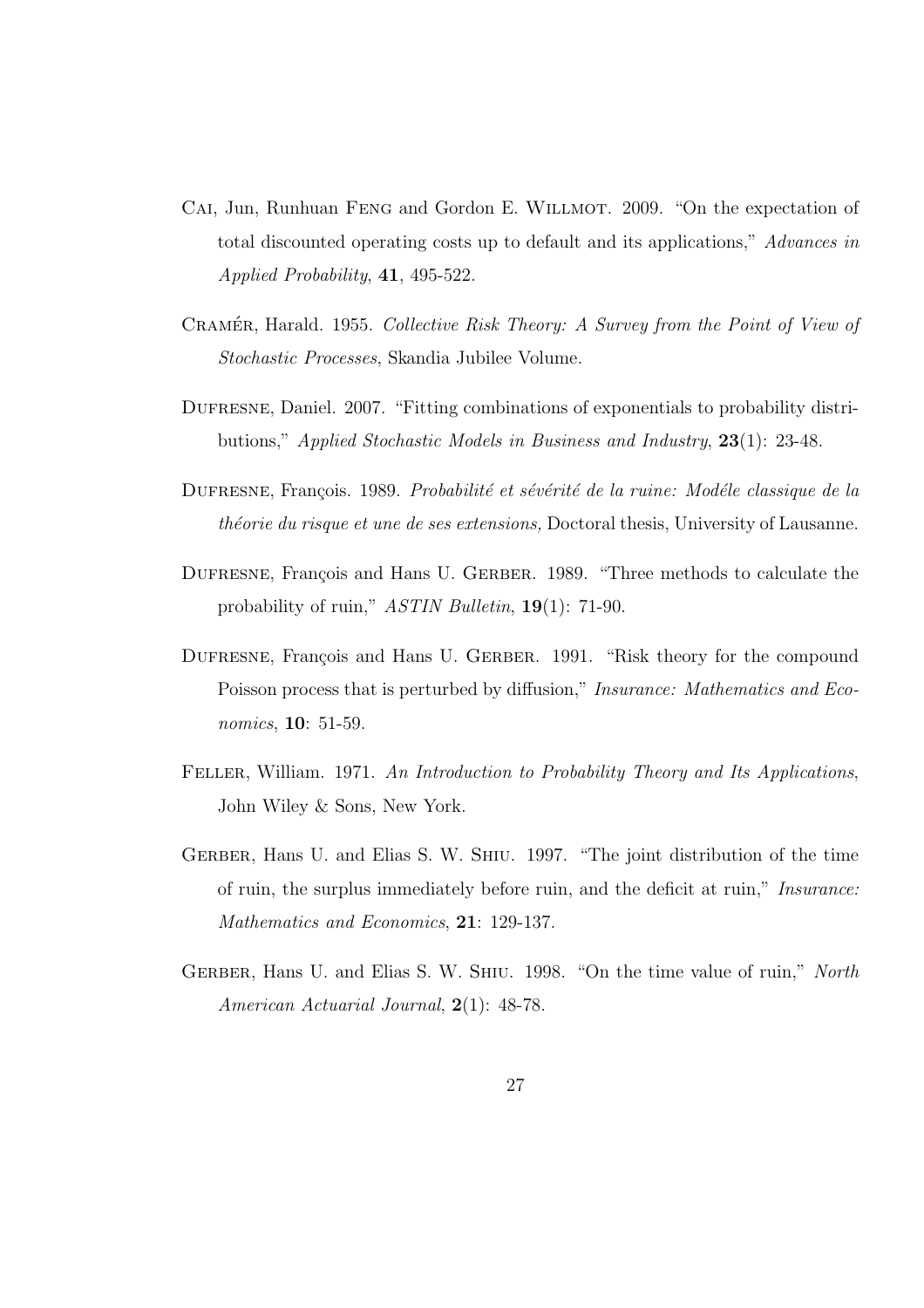- GERBER, Hans U. and Bruno LANDRY. 1998. "On the discounted penalty at ruin in a jump-diffusion and the perpetual put option," Insurance: Mathematics and Economics, 22(3): 263-276.
- GERBER, Hans U., Sheldon, X. LIN and Hailiang YANG. 2006. "A Note on the Dividends-penalty Identity and the Optimal Dividend Barrier," ASTIN Bulletin, **36** $(2)$ : 489-503.
- GERBER, Hans U. and Hailiang YANG. 2010. "Obtaining the dividends-penalty identities by interpretation," Insurance: Mathematics and Economics, in press.
- Kou, Steve and Hui Wang. 2003. "First passage times of a jump diffusion process," Advances in Applied Probability, 35, 504-531.
- Jacobsen, Martin. 2005. "The time to ruin for a class of Markov additive risk process with two-sided jumps," Advances in Applied Probability, 37, 963-992.
- LABBE, Chantal and Kristina SENDOVA. 2009. "The expected discounted penalty function under a risk model with stochastic income," *Applied Mathematics and* Computation, 215, 1852-1867.
- LEVENDORSKII, Sergei Z. 2004. "Pricing of the American put under Lévy processes," International Journal of Theoretical and Applied Finance, 7(3), 303-335.
- LEWIS, Alan L. and Ernesto MORDECKI. 2008. "Wiener-Hopf factorization for Lévy processes having positive jumps with rational transforms," Journal of Applied Probability, 45(1), 118-134.
- PERRY, David, Wolfgang STADJE and S. ZACKS. 2002. "First-exit times for compound Poisson processes for some types of positive and negative jumps," Stochas-